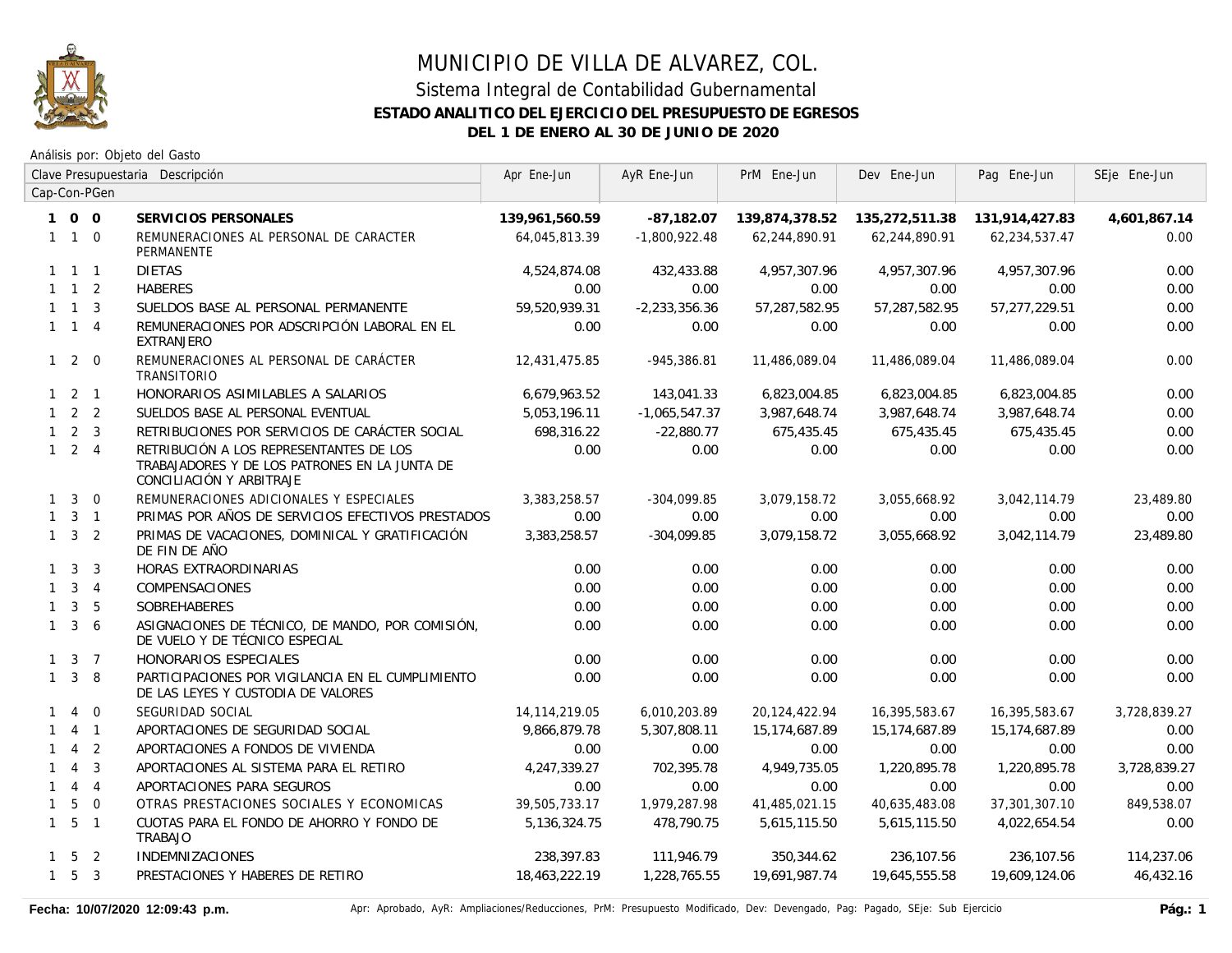

|              |                     |              | Clave Presupuestaria Descripción                                                             | Apr Ene-Jun   | AyR Ene-Jun     | PrM Ene-Jun   | Dev Ene-Jun   | Pag Ene-Jun   | SEje Ene-Jun |
|--------------|---------------------|--------------|----------------------------------------------------------------------------------------------|---------------|-----------------|---------------|---------------|---------------|--------------|
|              |                     | Cap-Con-PGen |                                                                                              |               |                 |               |               |               |              |
|              | $1\quad 5\quad 4$   |              | PRESTACIONES CONTRACTUALES                                                                   | 15,579,166.96 | 174,343.13      | 15,753,510.09 | 15,064,641.24 | 13,359,357.74 | 688,868.85   |
|              | $1\quad 5\quad 5$   |              | APOYOS A LA CAPACITACIÓN DE LOS SERVIDORES<br>PÚBLICOS                                       | 0.00          | 0.00            | 0.00          | 0.00          | 0.00          | 0.00         |
|              | $1\quad5$           | - 9          | OTRAS PRESTACIONES SOCIALES Y ECONÓMICAS                                                     | 88,621.44     | $-14,558.24$    | 74,063.20     | 74,063.20     | 74,063.20     | 0.00         |
| $\mathbf{1}$ |                     | 6 0          | <b>PREVISIONES</b>                                                                           | 5,013,164.22  | $-5,013,164.22$ | 0.00          | 0.00          | 0.00          | 0.00         |
|              | $1\quad 6\quad 1$   |              | PREVISIONES DE CARÁCTER LABORAL, ECONÓMICA Y DE<br>SEGURIDAD SOCIAL                          | 5,013,164.22  | $-5,013,164.22$ | 0.00          | 0.00          | 0.00          | 0.00         |
|              | $1 \quad 7 \quad 0$ |              | PAGO DE ESTIMULOS A SERVIDORES PUBLICOS                                                      | 1,467,896.34  | $-13,100.58$    | 1,454,795.76  | 1,454,795.76  | 1,454,795.76  | 0.00         |
|              | $1 \quad 7 \quad 1$ |              | <b>ESTÍMULOS</b>                                                                             | 1,467,896.34  | $-13,100.58$    | 1,454,795.76  | 1,454,795.76  | 1,454,795.76  | 0.00         |
|              | $1 \quad 7 \quad 2$ |              | <b>RECOMPENSAS</b>                                                                           | 0.00          | 0.00            | 0.00          | 0.00          | 0.00          | 0.00         |
| 2            | $0\quad 0$          |              | MATERIALES Y SUMINISTROS                                                                     | 6,043,606.80  | 4,752,075.06    | 10,795,681.86 | 6,958,478.63  | 6,382,919.71  | 3,837,203.23 |
|              | $2 \quad 1 \quad 0$ |              | MATERIALES DE ADMINISTRACION, EMISION DE<br>DOCUMENTOS Y ARTICULOS OFICIALES                 | 335,331.96    | 102,268.62      | 437,600.58    | 289,052.22    | 254,218.34    | 148,548.36   |
|              | $2 \quad 1 \quad 1$ |              | MATERIALES, ÚTILES Y EQUIPOS MENORES DE OFICINA                                              | 147.999.96    | 15,993.36       | 163,993.32    | 90,958.80     | 90,958.80     | 73,034.52    |
|              | $2 \quad 1 \quad 2$ |              | MATERIALES Y ÚTILES DE IMPRESIÓN Y REPRODUCCIÓN                                              | 6,000.00      | 2,887.00        | 8,887.00      | 6,757.00      | 6,467.00      | 2,130.00     |
|              | $2 \quad 1 \quad 3$ |              | MATERIAL ESTADÍSTICO Y GEOGRÁFICO                                                            | 0.00          | 0.00            | 0.00          | 0.00          | 0.00          | 0.00         |
|              | $2 \quad 1 \quad 4$ |              | MATERIALES, ÚTILES Y EQUIPOS MENORES DE<br>TECNOLOGÍAS DE LA INFORMACIÓN Y COMUNICACIONES    | 42,300.00     | 0.00            | 42,300.00     | 20,285.00     | 5,663.20      | 22.015.00    |
|              | $2 \quad 1 \quad 5$ |              | MATERIAL IMPRESO E INFORMACIÓN DIGITAL                                                       | 100,032.00    | 48,456.62       | 148,488.62    | 102,427.78    | 95,945.70     | 46,060.84    |
|              | $2 \t1 \t6$         |              | MATERIAL DE LIMPIEZA                                                                         | 39,000.00     | 34,931.64       | 73,931.64     | 68,623.64     | 55,183.64     | 5,308.00     |
|              | $2 \t1 \t7$         |              | MATERIALES Y ÚTILES DE ENSEÑANZA                                                             | 0.00          | 0.00            | 0.00          | 0.00          | 0.00          | 0.00         |
|              | $2 \quad 1 \quad 8$ |              | MATERIALES PARA EL REGISTRO E IDENTIFICACIÓN DE<br><b>BIENES Y PERSONAS</b>                  | 0.00          | 0.00            | 0.00          | 0.00          | 0.00          | 0.00         |
|              | $2\quad 2\quad 0$   |              | ALIMENTOS Y UTENSILIOS                                                                       | 76,806.00     | 12,632.00       | 89,438.00     | 70,350.00     | 70,350.00     | 19,088.00    |
|              | $2 \quad 2 \quad 1$ |              | PRODUCTOS ALIMENTICIOS PARA PERSONAS                                                         | 67.806.00     | 12,632.00       | 80,438.00     | 70.350.00     | 70,350.00     | 10,088.00    |
|              | $2 \quad 2 \quad 2$ |              | PRODUCTOS ALIMENTICIOS PARA ANIMALES                                                         | 9,000.00      | 0.00            | 9,000.00      | 0.00          | 0.00          | 9,000.00     |
|              | $2 \quad 2 \quad 3$ |              | UTENSILIOS PARA EL SERVICIO DE ALIMENTACIÓN                                                  | 0.00          | 0.00            | 0.00          | 0.00          | 0.00          | 0.00         |
|              | $2 \quad 3 \quad 0$ |              | MATERIAS PRIMAS Y MATERIALES DE PRODUCCION Y<br>COMERCIALIZACION                             | 0.00          | 0.00            | 0.00          | 0.00          | 0.00          | 0.00         |
|              | $2 \quad 3 \quad 1$ |              | PRODUCTOS ALIMENTICIOS, AGROPECUARIOS Y<br>FORESTALES ADQUIRIDOS COMO MATERIA PRIMA          | 0.00          | 0.00            | 0.00          | 0.00          | 0.00          | 0.00         |
|              | $2 \quad 3 \quad 2$ |              | INSUMOS TEXTILES ADQUIRIDOS COMO MATERIA PRIMA                                               | 0.00          | 0.00            | 0.00          | 0.00          | 0.00          | 0.00         |
|              | $2 \quad 3 \quad 3$ |              | PRODUCTOS DE PAPEL, CARTÓN E IMPRESOS<br>ADQUIRIDOS COMO MATERIA PRIMA                       | 0.00          | 0.00            | 0.00          | 0.00          | 0.00          | 0.00         |
|              | $2 \quad 3 \quad 4$ |              | COMBUSTIBLES, LUBRICANTES, ADITIVOS, CARBÓN Y SUS<br>DERIVADOS ADQUIRIDOS COMO MATERIA PRIMA | 0.00          | 0.00            | 0.00          | 0.00          | 0.00          | 0.00         |
|              | $2 \quad 3 \quad 5$ |              | PRODUCTOS QUÍMICOS, FARMACÉUTICOS Y DE<br>LABORATORIO ADQUIRIDOS COMO MATERIA PRIMA          | 0.00          | 0.00            | 0.00          | 0.00          | 0.00          | 0.00         |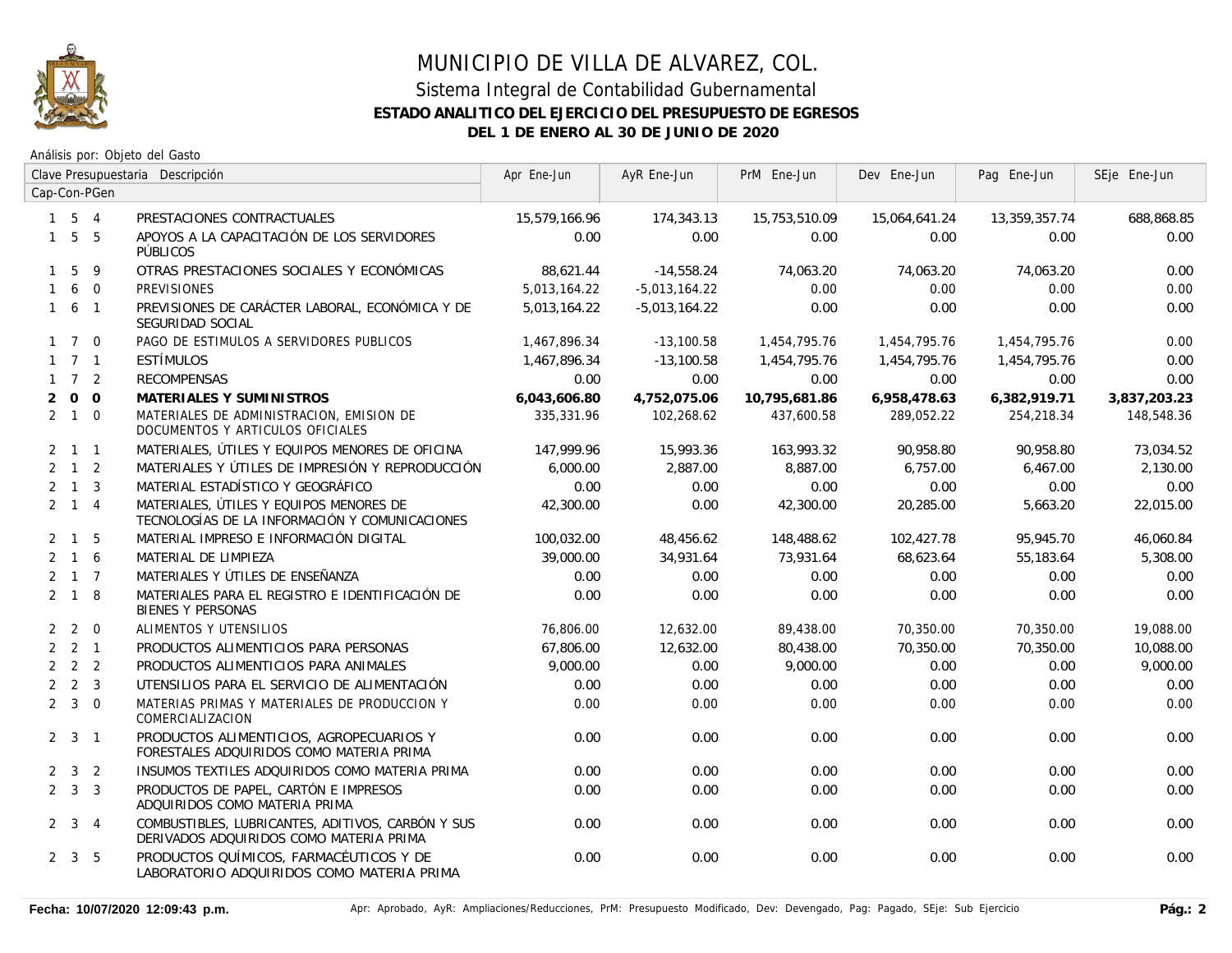

Análisis por: Objeto del Gasto

|                |                     | Clave Presupuestaria Descripción |                                                                                         | Apr Ene-Jun  | AyR Ene-Jun  | PrM Ene-Jun  | Dev Ene-Jun  | Pag Ene-Jun  | SEje Ene-Jun |
|----------------|---------------------|----------------------------------|-----------------------------------------------------------------------------------------|--------------|--------------|--------------|--------------|--------------|--------------|
|                |                     | Cap-Con-PGen                     |                                                                                         |              |              |              |              |              |              |
|                | $2 \quad 3 \quad 6$ |                                  | PRODUCTOS METÁLICOS Y A BASE DE MINERALES NO<br>METÁLICOS ADQUIRIDOS COMO MATERIA PRIMA | 0.00         | 0.00         | 0.00         | 0.00         | 0.00         | 0.00         |
|                | $2 \t3 \t7$         |                                  | PRODUCTOS DE CUERO, PIEL, PLÁSTICO Y HULE<br>ADQUIRIDOS COMO MATERIA PRIMA              | 0.00         | 0.00         | 0.00         | 0.00         | 0.00         | 0.00         |
| $\overline{2}$ | 3                   | 8                                | MERCANCÍAS ADQUIRIDAS PARA SU COMERCIALIZACIÓN                                          | 0.00         | 0.00         | 0.00         | 0.00         | 0.00         | 0.00         |
| $\overline{2}$ | $\mathbf{3}$        | 9                                | OTROS PRODUCTOS ADQUIRIDOS COMO MATERIA PRIMA                                           | 0.00         | 0.00         | 0.00         | 0.00         | 0.00         | 0.00         |
|                | $2 \quad 4$         | $\overline{0}$                   | MATERIALES Y ARTICULOS DE CONSTRUCCION Y DE<br><b>REPARACION</b>                        | 867,420.00   | 190,752.49   | 1,058,172.49 | 904,764.74   | 785,530.66   | 153,407.75   |
|                | $2 \t 4 \t 1$       |                                  | PRODUCTOS MINERALES NO METÁLICOS                                                        | 48,000.00    | $-39,200.00$ | 8,800.00     | 4,616.80     | 4,616.80     | 4,183.20     |
| $\overline{2}$ | $\overline{4}$      | $\overline{2}$                   | CEMENTO Y PRODUCTOS DE CONCRETO                                                         | 3,600.00     | 4,540.22     | 8,140.22     | 8,108.20     | 8,108.20     | 32.02        |
| $\overline{2}$ | $\overline{4}$      | $\overline{\mathbf{3}}$          | CAL, YESO Y PRODUCTOS DE YESO                                                           | 18,000.00    | 0.00         | 18,000.00    | 84.37        | 84.37        | 17,915.63    |
| $\overline{2}$ | $\overline{4}$      | $\overline{4}$                   | MADERA Y PRODUCTOS DE MADERA                                                            | 4,800.00     | 0.00         | 4,800.00     | 32.00        | 32.00        | 4,768.00     |
| $\overline{2}$ | $\overline{4}$      | 5                                | VIDRIO Y PRODUCTOS DE VIDRIO                                                            | 0.00         | 0.00         | 0.00         | 0.00         | 0.00         | 0.00         |
| 2              | $\overline{4}$      | 6                                | MATERIAL ELÉCTRICO Y ELECTRÓNICO                                                        | 620,100.00   | 109,912.27   | 730,012.27   | 655,529.09   | 536,295.01   | 74,483.18    |
| $\overline{2}$ | $\overline{4}$      | $\overline{7}$                   | ARTÍCULOS METÁLICOS PARA LA CONSTRUCCIÓN                                                | 30,000.00    | 0.00         | 30,000.00    | 6,172.91     | 6,172.91     | 23,827.09    |
| $\overline{2}$ | $\overline{4}$      | 8                                | MATERIALES COMPLEMENTARIOS                                                              | 0.00         | 0.00         | 0.00         | 0.00         | 0.00         | 0.00         |
| $\overline{2}$ | $\overline{4}$      | 9                                | OTROS MATERIALES Y ARTÍCULOS DE CONSTRUCCIÓN Y<br>REPARACIÓN                            | 142,920.00   | 115,500.00   | 258,420.00   | 230.221.37   | 230.221.37   | 28,198.63    |
|                | 2 <sub>5</sub>      | $\overline{0}$                   | PRODUCTOS QUIMICOS, FARMACEUTICOS Y DE<br>LABORATORIO                                   | 12,780.00    | 0.00         | 12,780.00    | 179.80       | 179.80       | 12,600.20    |
| $\overline{2}$ |                     | 5 1                              | PRODUCTOS QUÍMICOS BÁSICOS                                                              | 0.00         | 0.00         | 0.00         | 0.00         | 0.00         | 0.00         |
| $\overline{2}$ | 5                   | $\overline{2}$                   | FERTILIZANTES, PESTICIDAS Y OTROS AGROQUÍMICOS                                          | 4,500.00     | 0.00         | 4,500.00     | 0.00         | 0.00         | 4,500.00     |
| $\overline{2}$ | 5                   | $\overline{3}$                   | MEDICINAS Y PRODUCTOS FARMACÉUTICOS                                                     | 6,000.00     | 0.00         | 6,000.00     | 179.80       | 179.80       | 5,820.20     |
| $\overline{2}$ | 5                   | $\overline{4}$                   | MATERIALES, ACCESORIOS Y SUMINISTROS MÉDICOS                                            | 0.00         | 0.00         | 0.00         | 0.00         | 0.00         | 0.00         |
|                | 2 <sub>5</sub>      | 5                                | MATERIALES, ACCESORIOS Y SUMINISTROS DE<br><b>LABORATORIO</b>                           | 0.00         | 0.00         | 0.00         | 0.00         | 0.00         | 0.00         |
| 2              | 5                   | 6                                | FIBRAS SINTÉTICAS, HULES, PLÁSTICOS Y DERIVADOS                                         | 2,280.00     | 0.00         | 2,280.00     | 0.00         | 0.00         | 2,280.00     |
| $\overline{2}$ | 5                   | 9                                | OTROS PRODUCTOS QUÍMICOS                                                                | 0.00         | 0.00         | 0.00         | 0.00         | 0.00         | 0.00         |
| $\overline{2}$ | 6                   | $\mathbf{0}$                     | COMBUSTIBLES, LUBRICANTES Y ADITIVOS                                                    | 4,290,390.84 | 299,483.39   | 4,589,874.23 | 4,222,424.88 | 3,800,933.92 | 367,449.35   |
| $\overline{2}$ | 6                   | $\overline{1}$                   | COMBUSTIBLES, LUBRICANTES Y ADITIVOS                                                    | 4,290,390.84 | 299,483.39   | 4,589,874.23 | 4,222,424.88 | 3,800,933.92 | 367,449.35   |
| $\overline{2}$ | 6                   | $\overline{2}$                   | CARBÓN Y SUS DERIVADOS                                                                  | 0.00         | 0.00         | 0.00         | 0.00         | 0.00         | 0.00         |
|                | $2 \t7 \t0$         |                                  | VESTUARIO, BLANCOS, PRENDAS DE PROTECCION Y<br>ARTICULOS DEPORTIVOS                     | 284,562.00   | 4,116,340.00 | 4,400,902.00 | 1,353,068.06 | 1,353,068.06 | 3,047,833.94 |
|                | $2 \quad 7 \quad 1$ |                                  | <b>VESTUARIO Y UNIFORMES</b>                                                            | 216,006.00   | 2,763,600.00 | 2,979,606.00 | 0.00         | 0.00         | 2,979,606.00 |
|                | $2 \quad 7 \quad 2$ |                                  | PRENDAS DE SEGURIDAD Y PROTECCIÓN PERSONAL                                              | 64,056.00    | 1,352,740.00 | 1,416,796.00 | 1,353,068.06 | 1,353,068.06 | 63,727.94    |
|                | $2 \quad 7 \quad 3$ |                                  | ARTÍCULOS DEPORTIVOS                                                                    | 4,500.00     | 0.00         | 4,500.00     | 0.00         | 0.00         | 4,500.00     |
|                | $2 \t 7 \t 4$       |                                  | PRODUCTOS TEXTILES                                                                      | 0.00         | 0.00         | 0.00         | 0.00         | 0.00         | 0.00         |
|                | $2 \quad 7 \quad 5$ |                                  | BLANCOS Y OTROS PRODUCTOS TEXTILES, EXCEPTO                                             | 0.00         | 0.00         | 0.00         | 0.00         | 0.00         | 0.00         |

Fecha: 10/07/2020 12:09:43 p.m. **Aprichationes/Aprichationes/Reducciones, PrM: Presupuesto Modificado, Dev: Devengado, Pag: Pagado, SEje: Sub Ejercicio Pág.: 3**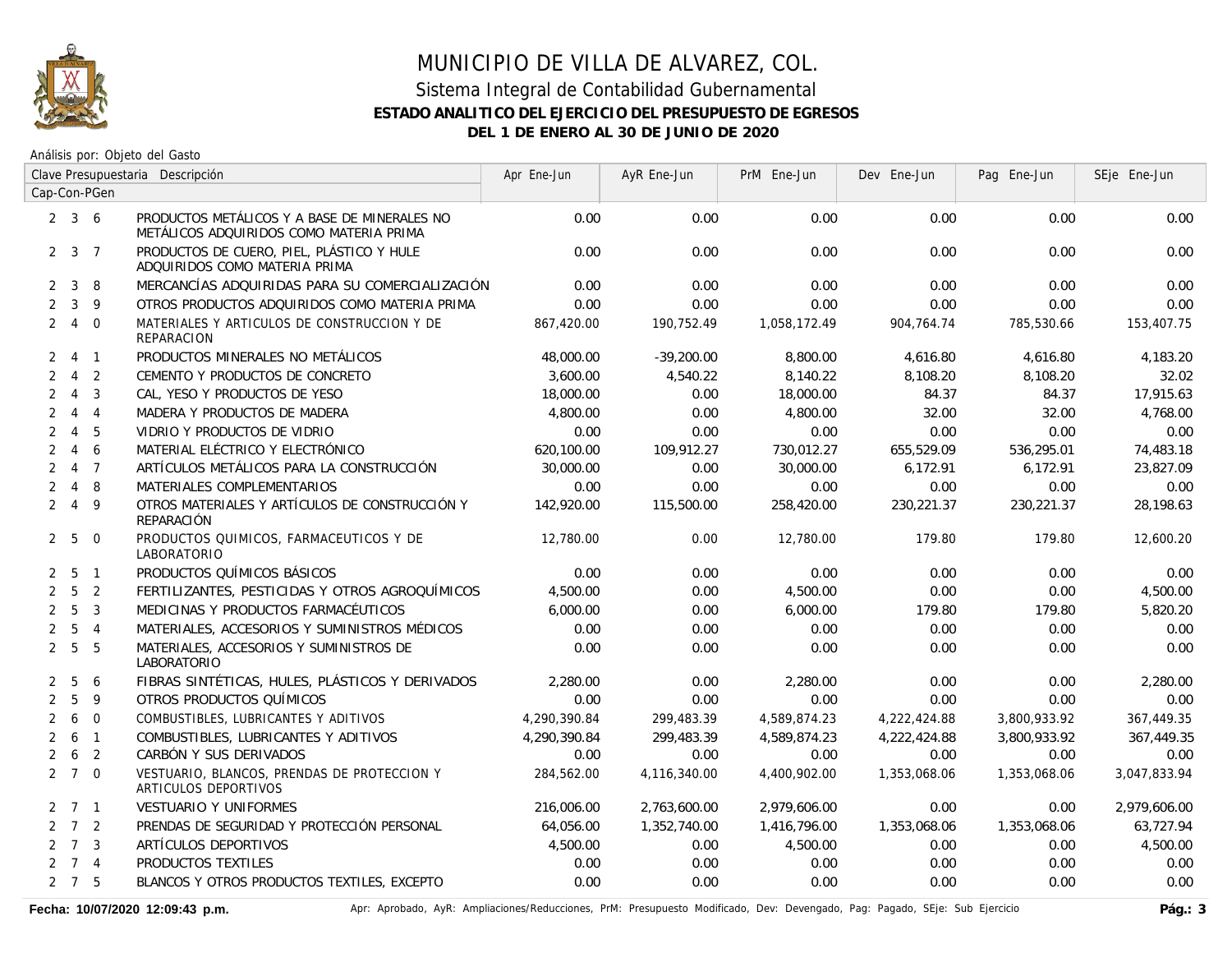

Análisis por: Objeto del Gasto

|                | Clave Presupuestaria Descripción |                |                                                                                                           | Apr Ene-Jun   | AyR Ene-Jun  | PrM Ene-Jun   | Dev Ene-Jun   | Pag Ene-Jun   | SEje Ene-Jun |
|----------------|----------------------------------|----------------|-----------------------------------------------------------------------------------------------------------|---------------|--------------|---------------|---------------|---------------|--------------|
| Cap-Con-PGen   |                                  |                |                                                                                                           |               |              |               |               |               |              |
|                |                                  |                | PRENDAS DE VESTIR                                                                                         |               |              |               |               |               |              |
| $\overline{2}$ | 8 0                              |                | MATERIALES Y SUMINISTROS PARA SEGURIDAD                                                                   | 0.00          | 0.00         | 0.00          | 0.00          | 0.00          | 0.00         |
| $\overline{2}$ | 8                                | $\overline{1}$ | SUSTANCIAS Y MATERIALES EXPLOSIVOS                                                                        | 0.00          | 0.00         | 0.00          | 0.00          | 0.00          | 0.00         |
| $\overline{2}$ | 8 <sup>2</sup>                   |                | MATERIALES DE SEGURIDAD PÚBLICA                                                                           | 0.00          | 0.00         | 0.00          | 0.00          | 0.00          | 0.00         |
| $2 \quad 8$    |                                  | $\overline{3}$ | PRENDAS DE PROTECCIÓN PARA SEGURIDAD PÚBLICA Y<br><b>NACIONAL</b>                                         | 0.00          | 0.00         | 0.00          | 0.00          | 0.00          | 0.00         |
|                | $2 \overline{9}$                 | $\Omega$       | HERRAMIENTAS, REFACCIONES Y ACCESORIOS MENORES                                                            | 176,316.00    | 30,598.56    | 206,914.56    | 118,638.93    | 118,638.93    | 88,275.63    |
|                | 291                              |                | <b>HERRAMIENTAS MENORES</b>                                                                               | 143,730.00    | 355.00       | 144,085.00    | 58,093.72     | 58,093.72     | 85,991.28    |
| 2              | 9 2                              |                | REFACCIONES Y ACCESORIOS MENORES DE EDIFICIOS                                                             | 3,600.00      | 1,750.48     | 5,350.48      | 4,075.45      | 4,075.45      | 1,275.03     |
|                | 293                              |                | REFACCIONES Y ACCESORIOS MENORES DE MOBILIARIO<br>Y EQUIPO DE ADMINISTRACIÓN, EDUCACIONAL Y<br>RECREATIVO | 0.00          | 0.00         | 0.00          | 0.00          | 0.00          | 0.00         |
|                | $2\quad 9\quad 4$                |                | REFACCIONES Y ACCESORIOS MENORES DE EQUIPO DE<br>CÓMPUTO Y TECNOLOGÍAS DE LA INFORMACIÓN                  | 0.00          | 0.00         | 0.00          | 0.00          | 0.00          | 0.00         |
|                | $2 \t9 \t5$                      |                | REFACCIONES Y ACCESORIOS MENORES DE EQUIPO E<br>INSTRUMENTAL MÉDICO Y DE LABORATORIO                      | 0.00          | 0.00         | 0.00          | 0.00          | 0.00          | 0.00         |
|                | $2 \quad 9 \quad 6$              |                | REFACCIONES Y ACCESORIOS MENORES DE EQUIPO DE<br><b>TRANSPORTE</b>                                        | 4,206.00      | 4,217.55     | 8,423.55      | 8,362.91      | 8,362.91      | 60.64        |
|                | 2 9 7                            |                | REFACCIONES Y ACCESORIOS MENORES DE EQUIPO DE<br>DEFENSA Y SEGURIDAD                                      | 12,000.00     | 12,000.00    | 24,000.00     | 23,692.97     | 23,692.97     | 307.03       |
|                | 298                              |                | REFACCIONES Y ACCESORIOS MENORES DE MAQUINARIA<br>Y OTROS EQUIPOS                                         | 10,380.00     | 9,875.53     | 20,255.53     | 19,683.79     | 19,683.79     | 571.74       |
|                | 299                              |                | REFACCIONES Y ACCESORIOS MENORES OTROS BIENES<br><b>MUEBLES</b>                                           | 2,400.00      | 2,400.00     | 4,800.00      | 4,730.09      | 4,730.09      | 69.91        |
| 3              | $0\quad 0$                       |                | SERVICIOS GENERALES                                                                                       | 29,936,179.07 | 9,829,020.50 | 39,765,199.57 | 33,218,200.46 | 28,493,216.57 | 6,546,999.11 |
| 3              | $1\quad 0$                       |                | SERVICIOS BÁSICOS                                                                                         | 12,681,499.98 | 726,101.65   | 13,407,601.63 | 11,249,348.47 | 11,129,124.56 | 2,158,253.16 |
| 3              | $1 \quad 1$                      |                | ENERGÍA ELÉCTRICA                                                                                         | 12.439.999.98 | 609.549.74   | 13,049,549.72 | 10,933,731.89 | 10,858,241.89 | 2,115,817.83 |
| 3              | $1\quad 2$                       |                | <b>GAS</b>                                                                                                | 0.00          | 0.00         | 0.00          | 0.00          | 0.00          | 0.00         |
| 3              | $\overline{1}$                   | $\overline{3}$ | <b>AGUA</b>                                                                                               | 9,000.00      | $-107.16$    | 8,892.84      | 3,321.00      | 0.00          | 5,571.84     |
| 3              | $1 \quad 4$                      |                | TELEFONÍA TRADICIONAL                                                                                     | 120,000.00    | 0.00         | 120,000.00    | 88,757.71     | 78,013.84     | 31,242.29    |
| 3              | $1\quad5$                        |                | TELEFONÍA CELULAR                                                                                         | 0.00          | 0.00         | 0.00          | 0.00          | 0.00          | 0.00         |
| 3              | $1\quad6$                        |                | SERVICIOS DE TELECOMUNICACIONES Y SATELITES.                                                              | 0.00          | 0.00         | 0.00          | 0.00          | 0.00          | 0.00         |
|                | $3 \t1 \t7$                      |                | SERVICIOS DE ACCESO DE INTERNET, REDES Y<br>PROCESAMIENTO DE INFORMACION                                  | 108,000.00    | 110,982.07   | 218,982.07    | 218,982.07    | 188,313.03    | 0.00         |
| 3              | 1 8                              |                | SERVICIOS POSTALES Y TELEGRAFICOS                                                                         | 4,500.00      | 5,677.00     | 10,177.00     | 4,555.80      | 4,555.80      | 5,621.20     |
| 3              | $1 \quad 9$                      |                | SERVICIOS INTEGRALES Y OTROS SERVICIOS                                                                    | 0.00          | 0.00         | 0.00          | 0.00          | 0.00          | 0.00         |
| 3              | $\overline{2}$                   | $\overline{0}$ | SERVICIOS DE ARRENDAMIENTO                                                                                | 5,320,992.00  | 865,744.49   | 6,186,736.49  | 6,125,599.39  | 3,893,949.66  | 61,137.10    |
|                | $3 \quad 2 \quad 1$              |                | ARRENDAMIENTO DE TERRENOS                                                                                 | 0.00          | 0.00         | 0.00          | 0.00          | 0.00          | 0.00         |

Fecha: 10/07/2020 12:09:43 p.m. **Aprichationes Aprichationes/Reducciones**, PrM: Presupuesto Modificado, Dev: Devengado, Pag: Pagado, SEje: Sub Ejercicio Pág.: 4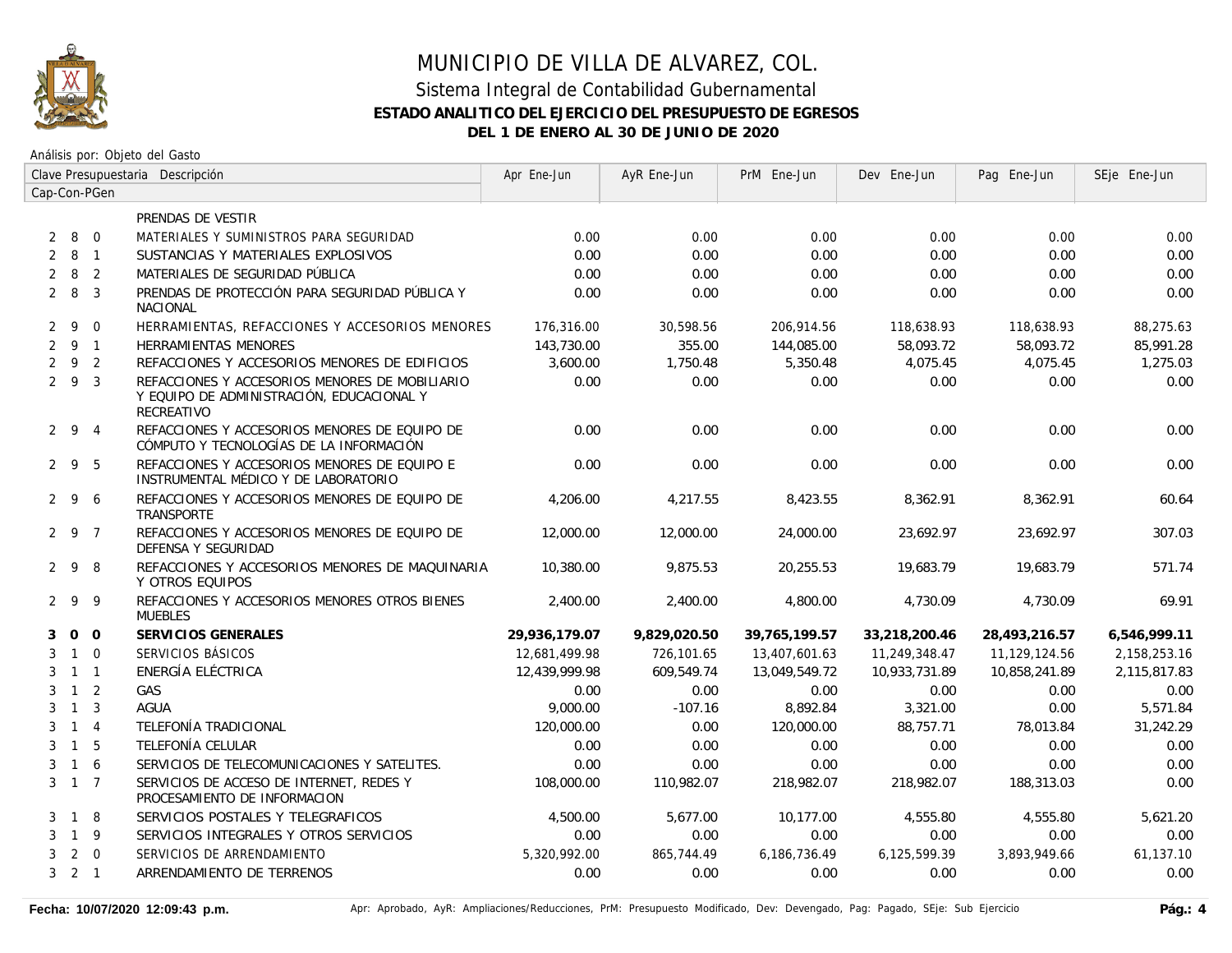

# MUNICIPIO DE VILLA DE ALVAREZ, COL. Sistema Integral de Contabilidad Gubernamental

#### **ESTADO ANALITICO DEL EJERCICIO DEL PRESUPUESTO DE EGRESOS**

**DEL 1 DE ENERO AL 30 DE JUNIO DE 2020**

Análisis por: Objeto del Gasto

|   |                     |                | Clave Presupuestaria Descripción                                                                           | Apr Ene-Jun  | AyR Ene-Jun   | PrM Ene-Jun   | Dev Ene-Jun  | Pag Ene-Jun  | SEje Ene-Jun  |
|---|---------------------|----------------|------------------------------------------------------------------------------------------------------------|--------------|---------------|---------------|--------------|--------------|---------------|
|   |                     | Cap-Con-PGen   |                                                                                                            |              |               |               |              |              |               |
|   | $3 \quad 2 \quad 2$ |                | ARRENDAMIENTO DE EDIFICIOS                                                                                 | 120,000.00   | 107.16        | 120,107.16    | 120,107.16   | 100,089.30   | 0.00          |
| 3 | $2 \quad 3$         |                | ARRENDAMIENTO DE MOBILIARIO Y EQUIPO DE<br>ADMINISTRACIÓN, EDUCACIONAL Y RECREATIVO                        | 0.00         | 0.00          | 0.00          | 0.00         | 0.00         | 0.00          |
| 3 |                     | 2 <sub>4</sub> | ARRENDAMIENTO DE EQUIPO E INSTRUMENTAL MÉDICO Y<br>DE LABORATORIO                                          | 0.00         | 0.00          | 0.00          | 0.00         | 0.00         | 0.00          |
| 3 | 2                   | -5             | ARRENDAMIENTO DE EQUIPO DE TRANSPORTE                                                                      | 5,193,792.00 | 865,637.33    | 6,059,429.33  | 6,005,492.23 | 3,793,860.36 | 53,937.10     |
| 3 | $2\quad 6$          |                | ARRENDAMIENTO DE MAQUINARIA, OTROS EQUIPOS Y<br><b>HERRAMIENTAS</b>                                        | 0.00         | 0.00          | 0.00          | 0.00         | 0.00         | 0.00          |
| 3 | 2 7                 |                | ARRENDAMIENTO DE ACTIVOS INTANGIBLES                                                                       | 0.00         | 0.00          | 0.00          | 0.00         | 0.00         | 0.00          |
| 3 | 2                   | 8              | ARRENDAMIENTO FINANCIERO                                                                                   | 0.00         | 0.00          | 0.00          | 0.00         | 0.00         | 0.00          |
| 3 | $2 \quad 9$         |                | OTROS ARRENDAMIENTOS                                                                                       | 7,200.00     | 0.00          | 7,200.00      | 0.00         | 0.00         | 7,200.00      |
| 3 | $3 \quad 0$         |                | SERVICIOS PROFESIONALES, CIENTIFICOS, TECNICOS Y<br>OTROS SERVICIOS                                        | 2,952,414.00 | 1,865,329.81  | 4,817,743.81  | 3,877,349.79 | 3,288,774.14 | 940,394.02    |
| 3 | $\mathbf{3}$        | $\overline{1}$ | SERVICIOS LEGALES, DE CONTABILIDAD, AUDITORÍA Y<br><b>RELACIONADOS</b>                                     | 264,000.00   | 0.00          | 264,000.00    | 57,309.79    | 57,309.79    | 206,690.21    |
|   | $3 \quad 3 \quad 2$ |                | SERVICIOS DE DISEÑO, ARQUITECTURA, INGENIERÍA Y<br>ACTIVIDADES RELACIONADAS                                | 0.00         | 0.00          | 0.00          | 0.00         | 0.00         | 0.00          |
|   | $3 \quad 3 \quad 3$ |                | SERVICIOS DE CONSULTORÍA ADMINISTRATIVA,<br>PROCESOS, TÉCNICA Y EN TECNOLOGÍAS DE LA<br><b>INFORMACIÓN</b> | 2.251.002.00 | 1,599,784.32  | 3,850,786.32  | 3,717,800.32 | 3.134.503.60 | 132,986.00    |
| 3 |                     | $3 \quad 4$    | SERVICIOS DE CAPACITACIÓN                                                                                  | 150,006.00   | $-300,000.00$ | $-149,994.00$ | 0.00         | 0.00         | $-149,994.00$ |
| 3 | 3 <sub>5</sub>      |                | SERVICIOS DE INVESTIGACIÓN CIENTÍFICA Y<br><b>DESARROLLO</b>                                               | 0.00         | 0.00          | 0.00          | 0.00         | 0.00         | 0.00          |
| 3 | $\mathbf{3}$        | -6             | SERVICIOS DE APOYO ADMINISTRATIVO, TRADUCCIÓN,<br>FOTOCOPIADO E IMPRESIÓN                                  | 287,406.00   | 838.89        | 288,244.89    | 102,239.68   | 96,960.75    | 186,005.21    |
| 3 |                     | 3 <sub>7</sub> | SERVICIOS DE PROTECCIÓN Y SEGURIDAD                                                                        | 0.00         | 0.00          | 0.00          | 0.00         | 0.00         | 0.00          |
| 3 | 3                   | 8              | SERVICIOS DE VIGILANCIA                                                                                    | 0.00         | 0.00          | 0.00          | 0.00         | 0.00         | 0.00          |
| 3 | 3                   | 9              | SERVICIOS PROFESIONALES, CIENTÍFICOS Y TÉCNICOS<br><b>INTEGRALES</b>                                       | 0.00         | 564,706.60    | 564,706.60    | 0.00         | 0.00         | 564,706.60    |
| 3 | $\overline{4}$      | $\overline{0}$ | SERVICIOS FINANCIEROS, BANCARIOS Y COMERCIALES                                                             | 838,532.22   | 463,982.86    | 1,302,515.08  | 963,111.45   | 963,111.45   | 339,403.63    |
| 3 |                     | $4 \quad 1$    | SERVICIOS FINANCIEROS Y BANCARIOS                                                                          | 213,000.00   | 463,982.86    | 676,982.86    | 676,982.86   | 676,982.86   | 0.00          |
| 3 | 4 <sub>2</sub>      |                | SERVICIOS DE COBRANZA, INVESTIGACIÓN CREDITICIA Y<br><b>SIMILAR</b>                                        | 625,532.22   | 0.00          | 625,532.22    | 286.128.59   | 286.128.59   | 339,403.63    |
| 3 | $\overline{4}$      | $\overline{3}$ | SERVICIOS DE RECAUDACIÓN, TRASLADO Y CUSTODIA DE<br>VALORES                                                | 0.00         | 0.00          | 0.00          | 0.00         | 0.00         | 0.00          |
| 3 | $\overline{4}$      | $\overline{4}$ | SEGUROS DE RESPONSABILIDAD PATRIMONIAL Y FIANZAS                                                           | 0.00         | 0.00          | 0.00          | 0.00         | 0.00         | 0.00          |
| 3 | $\overline{4}$      | - 5            | SEGURO DE BIENES PATRIMONIALES                                                                             | 0.00         | 0.00          | 0.00          | 0.00         | 0.00         | 0.00          |
| 3 | $\overline{4}$      | 6              | ALMACENAJE, ENVASE Y EMBALAJE                                                                              | 0.00         | 0.00          | 0.00          | 0.00         | 0.00         | 0.00          |
| 3 | 4 7                 |                | <b>FLETES Y MANIOBRAS</b>                                                                                  | 0.00         | 0.00          | 0.00          | 0.00         | 0.00         | 0.00          |

Fecha: 10/07/2020 12:09:43 p.m. **Aprichationes/Aprichationes/Reducciones, PrM: Presupuesto Modificado, Dev: Devengado, Pag: Pagado, SEje: Sub Ejercicio Pág.: 5**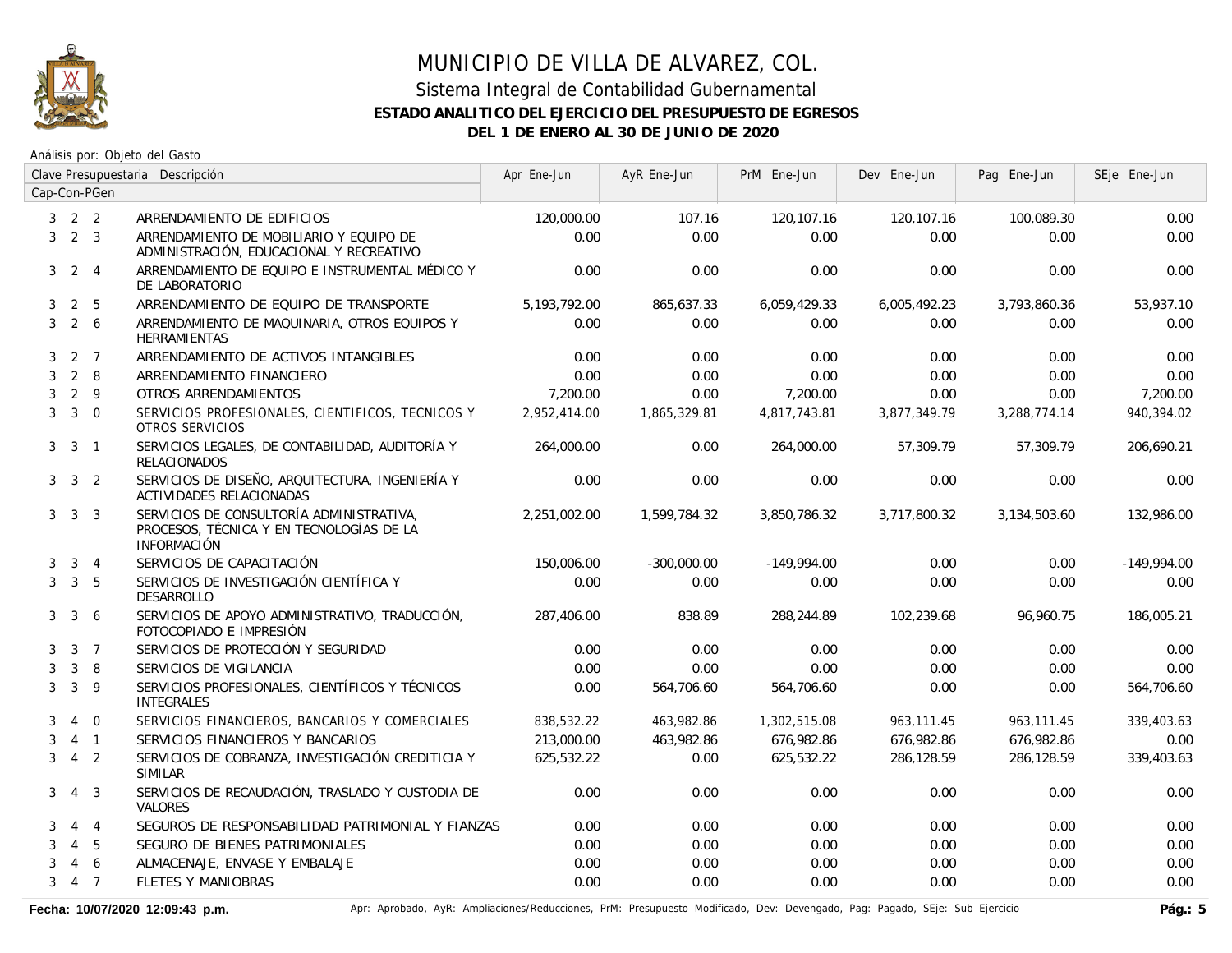

#### Sistema Integral de Contabilidad Gubernamental **ESTADO ANALITICO DEL EJERCICIO DEL PRESUPUESTO DE EGRESOS DEL 1 DE ENERO AL 30 DE JUNIO DE 2020**

Análisis por: Objeto del Gasto

|                | Clave Presupuestaria Descripción |                 |                                                                                                                          | Apr Ene-Jun  | AyR Ene-Jun   | PrM Ene-Jun  | Dev Ene-Jun  | Pag Ene-Jun  | SEje Ene-Jun |
|----------------|----------------------------------|-----------------|--------------------------------------------------------------------------------------------------------------------------|--------------|---------------|--------------|--------------|--------------|--------------|
|                |                                  | Cap-Con-PGen    |                                                                                                                          |              |               |              |              |              |              |
| 3              | 4 8                              |                 | COMISIONES POR VENTAS                                                                                                    | 0.00         | 0.00          | 0.00         | 0.00         | 0.00         | 0.00         |
| 3              |                                  | $4\overline{9}$ | SERVICIOS FINANCIEROS, BANCARIOS Y COMERCIALES<br><b>INTEGRALES</b>                                                      | 0.00         | 0.00          | 0.00         | 0.00         | 0.00         | 0.00         |
| 3 <sup>7</sup> | $5\overline{)}$                  | $\overline{0}$  | SERVICIOS DE INSTALACION, REPARACION,<br>MANTENIMIENTO Y CONSERVACION                                                    | 3,177,824.87 | 164,965.30    | 3,342,790.17 | 1,923,888.09 | 1,897,721.69 | 1,418,902.08 |
| 3              |                                  | 5 1             | CONSERVACIÓN Y MANTENIMIENTO MENOR DE INMUEBLES                                                                          | 43,800.00    | 0.00          | 43,800.00    | 982.60       | 982.60       | 42,817.40    |
| 3              | 5 <sub>2</sub>                   |                 | INSTALACIÓN, REPARACIÓN Y MANTENIMIENTO DE<br>MOBILIARIO Y EQUIPO DE ADMINISTRACIÓN,<br>EDUCACIONAL Y RECREATIVO         | 2,100.00     | 108.00        | 2,208.00     | 1,508.00     | 1,508.00     | 700.00       |
|                | $3\quad 5\quad 3$                |                 | INSTALACIÓN, REPARACIÓN Y MANTENIMIENTO DE<br>EQUIPO DE CÓMPUTO Y TECNOLOGÍA DE LA<br><b>INFORMACIÓN</b>                 | 7,620.00     | 156.00        | 7,776.00     | 2,426.72     | 2,426.72     | 5,349.28     |
|                | $3\quad 5\quad 4$                |                 | INSTALACIÓN, REPARACIÓN Y MANTENIMIENTO DE<br>EQUIPO E INSTRUMENTAL MÉDICO Y DE LABORATORIO                              | 0.00         | 0.00          | 0.00         | 0.00         | 0.00         | 0.00         |
|                | $3\quad 5\quad 5$                |                 | REPARACIÓN Y MANTENIMIENTO DE EQUIPO DE<br>TRANSPORTE                                                                    | 307.800.00   | 235, 162.83   | 542,962.83   | 508.954.77   | 482.788.37   | 34,008.06    |
| 3              | 5                                | 6               | REPARACIÓN Y MANTENIMIENTO DE EQUIPO DE DEFENSA<br>Y SEGURIDAD                                                           | 0.00         | 0.00          | 0.00         | 0.00         | 0.00         | 0.00         |
|                | $3\quad 5\quad 7$                |                 | INSTALACIÓN, REPARACIÓN Y MANTENIMIENTO DE<br>MAQUINARIA, OTROS EQUIPOS Y HERRAMIENTA                                    | 18,480.00    | 0.00          | 18,480.00    | 3,526.00     | 3,526.00     | 14,954.00    |
| 3              | 5                                | 8               | SERVICIOS DE LIMPIEZA Y MANEJO DE DESECHOS                                                                               | 2,783,024.87 | $-70,461.53$  | 2,712,563.34 | 1,406,490.00 | 1,406,490.00 | 1,306,073.34 |
| 3              | 5                                | 9               | SERVICIOS DE JARDINERÍA Y FUMIGACIÓN                                                                                     | 15,000.00    | 0.00          | 15,000.00    | 0.00         | 0.00         | 15,000.00    |
| 3              | 6                                | $\overline{0}$  | SERVICIOS DE COMUNICACION SOCIAL Y PUBLICIDAD                                                                            | 924,000.06   | $-101,349.06$ | 822,651.00   | 679,213.26   | 620,937.64   | 143,437.74   |
| 3              | 6 <sub>1</sub>                   |                 | DIFUSIÓN POR RADIO, TELEVISIÓN Y OTROS MEDIOS DE<br>MENSAJES SOBRE PROGRAMAS Y ACTIVIDADES<br><b>GUBERNAMENTALES</b>     | 554,000.04   | $-120,746.49$ | 433,253.55   | 339,882.47   | 295,086.86   | 93,371.08    |
| $\mathbf{3}$   |                                  | 6 <sub>2</sub>  | DIFUSIÓN POR RADIO. TELEVISIÓN Y OTROS MEDIOS DE<br>MENSAJES COMERCIALES PARA PROMOVER LA VENTA DE<br>BIENES O SERVICIOS | 0.00         | 0.00          | 0.00         | 0.00         | 0.00         | 0.00         |
| 3              |                                  | 6 <sub>3</sub>  | SERVICIOS DE CREATIVIDAD, PREPRODUCCIÓN Y<br>PRODUCCIÓN DE PUBLICIDAD, EXCEPTO INTERNET                                  | 0.00         | 0.00          | 0.00         | 0.00         | 0.00         | 0.00         |
| 3              | 6                                | $\overline{4}$  | SERVICIOS DE REVELADO DE FOTOGRAFÍAS                                                                                     | 0.00         | 0.00          | 0.00         | 0.00         | 0.00         | 0.00         |
| 3              | 6                                | 5               | SERVICIOS DE LA INDUSTRIA FÍLMICA, DEL SONIDO Y DEL<br><b>VIDEO</b>                                                      | 0.00         | 0.00          | 0.00         | 0.00         | 0.00         | 0.00         |
| 3              | 6                                | 6               | SERVICIO DE CREACIÓN Y DIFUSIÓN DE CONTENIDO<br>EXCLUSIVAMENTE A TRAVÉS DE INTERNET                                      | 370,000.02   | 19,397.43     | 389,397.45   | 339,330.79   | 325,850.78   | 50,066.66    |
| 3              | 6                                | 9               | OTROS SERVICIOS DE INFORMACIÓN                                                                                           | 0.00         | 0.00          | 0.00         | 0.00         | 0.00         | 0.00         |
| 3              | 7 0                              |                 | SERVICIOS DE TRASLADO Y VIATICOS                                                                                         | 19,236.00    | 129,301.69    | 148,537.69   | 88,257.69    | 88,257.69    | 60,280.00    |
| 3              | 7 1                              |                 | PASAJES AÉREOS                                                                                                           | 6,012.00     | 77,057.19     | 83,069.19    | 68,057.19    | 68,057.19    | 15,012.00    |
|                | $3 \quad 7 \quad 2$              |                 | PASAJES TERRESTRES                                                                                                       | 2,526.00     | 22,948.00     | 25,474.00    | 8,854.00     | 8,854.00     | 16,620.00    |

Fecha: 10/07/2020 12:09:43 p.m. **Anche Aprinal Apring Aprime Aprime Apric** Ampliaciones/Reducciones, PrM: Presupuesto Modificado, Dev: Devengado, Pag: Pagado, SEje: Sub Ejercicio Pág.: 6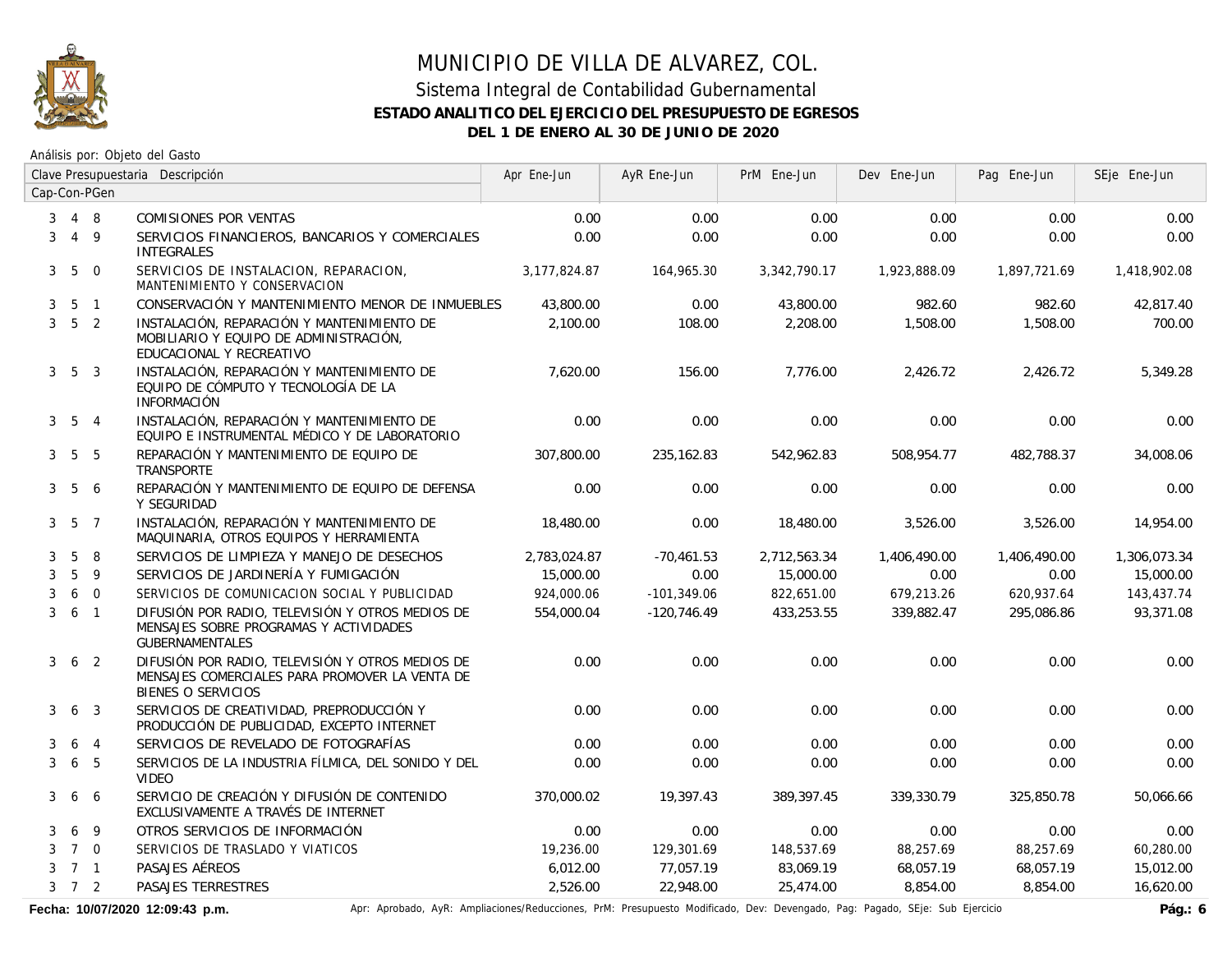

Análisis por: Objeto del Gasto

|                |                     |                | Clave Presupuestaria Descripción                                                                 | Apr Ene-Jun   | AyR Ene-Jun   | PrM Ene-Jun   | Dev Ene-Jun   | Pag Ene-Jun   | SEje Ene-Jun |
|----------------|---------------------|----------------|--------------------------------------------------------------------------------------------------|---------------|---------------|---------------|---------------|---------------|--------------|
|                |                     | Cap-Con-PGen   |                                                                                                  |               |               |               |               |               |              |
|                | $3 \quad 7 \quad 3$ |                | PASAJES MARÍTIMOS, LACUSTRES Y FLUVIALES                                                         | 0.00          | 0.00          | 0.00          | 0.00          | 0.00          | 0.00         |
|                | 7 4                 |                | <b>AUTOTRANSPORTE</b>                                                                            | 0.00          | 0.00          | 0.00          | 0.00          | 0.00          | 0.00         |
| 3              | $7^{\circ}$         | - 5            | VIÁTICOS EN EL PAÍS                                                                              | 8,898.00      | 28,495.50     | 37,393.50     | 9,795.50      | 9,795.50      | 27,598.00    |
| 3              | $7^{\circ}$         | 6              | VIÁTICOS EN EL EXTRANJERO                                                                        | 0.00          | 0.00          | 0.00          | 0.00          | 0.00          | 0.00         |
| 3              | $7^{\circ}$         | $\overline{7}$ | GASTOS DE INSTALACIÓN Y TRASLADO DE MENAJE                                                       | 0.00          | 0.00          | 0.00          | 0.00          | 0.00          | 0.00         |
| 3              | $7^{\circ}$         | -8             | SERVICIOS INTEGRALES DE TRASLADO Y VIÁTICOS                                                      | 0.00          | 0.00          | 0.00          | 0.00          | 0.00          | 0.00         |
| 3              | $\overline{7}$      | 9              | OTROS SERVICIOS DE TRASLADO Y HOSPEDAJE                                                          | 1,800.00      | 801.00        | 2,601.00      | 1,551.00      | 1,551.00      | 1,050.00     |
| 3              | 8                   | $\mathbf{0}$   | SERVICIOS OFICIALES                                                                              | 165,799.98    | 0.00          | 165,799.98    | 74,503.21     | 68,053.61     | 91,296.77    |
| 3              | 8                   | $\overline{1}$ | <b>GASTOS DE CEREMONIAL</b>                                                                      | 0.00          | 0.00          | 0.00          | 0.00          | 0.00          | 0.00         |
| 3              | 8                   | $\overline{2}$ | GASTOS DE ORDEN SOCIAL Y CULTURAL                                                                | 156,799.98    | 0.00          | 156,799.98    | 74,503.21     | 68,053.61     | 82,296.77    |
| 3              | 8                   | $\overline{3}$ | CONGRESOS Y CONVENCIONES                                                                         | 0.00          | 0.00          | 0.00          | 0.00          | 0.00          | 0.00         |
| 3              | 8                   | $\overline{4}$ | <b>EXPOSICIONES</b>                                                                              | 9,000.00      | 0.00          | 9,000.00      | 0.00          | 0.00          | 9,000.00     |
| 3              | 8                   | 5              | GASTOS DE REPRESENTACIÓN                                                                         | 0.00          | 0.00          | 0.00          | 0.00          | 0.00          | 0.00         |
| 3              | 9                   | $\overline{0}$ | OTROS SERVICIOS GENERALES                                                                        | 3,855,879.96  | 5,714,943.76  | 9,570,823.72  | 8,236,929.11  | 6,543,286.13  | 1,333,894.61 |
| 3              | 9 1                 |                | SERVICIOS FUNERARIOS Y DE CEMENTERIOS                                                            | 0.00          | 0.00          | 0.00          | 0.00          | 0.00          | 0.00         |
| 3              | 9                   | $\overline{2}$ | <b>IMPUESTOS Y DERECHOS</b>                                                                      | 73,680.00     | 62,729.86     | 136,409.86    | 114,201.08    | 114,201.08    | 22,208.78    |
| 3              | 9                   | $\overline{3}$ | IMPUESTOS Y DERECHOS DE IMPORTACIÓN                                                              | 0.00          | 0.00          | 0.00          | 0.00          | 0.00          | 0.00         |
| 3              | 9                   | $\overline{4}$ | SENTENCIAS Y RESOLUCIONES POR AUTORIDAD<br>COMPETENTE                                            | 930,000.00    | 4,571,522.56  | 5,501,522.56  | 5,269,021.39  | 4,459,282.25  | 232,501.17   |
| 3              | 9                   | 5              | PENAS, MULTAS, ACCESORIOS Y ACTUALIZACIONES                                                      | 767,499.96    | 1,372,088.33  | 2,139,588.29  | 1,967,185.33  | 1,967,185.33  | 172,402.96   |
| 3              | 9                   | -6             | OTROS GASTOS POR RESPONSABILIDADES                                                               | 0.00          | 0.00          | 0.00          | 0.00          | 0.00          | 0.00         |
| 3              |                     | 9 7            | <b>UTILIDADES</b>                                                                                | 0.00          | 0.00          | 0.00          | 0.00          | 0.00          | 0.00         |
| 3              | 9                   | -8             | IMPUESTO SOBRE NOMINAS Y OTROS QUE SE DERIVEN DE<br>UNA RELACION LABORAL                         | 2,064,000.00  | $-287,510.99$ | 1,776,489.01  | 883,903.84    | 0.00          | 892,585.17   |
| 3              | 9                   | 9              | OTROS SERVICIOS GENERALES                                                                        | 20,700.00     | $-3,886.00$   | 16,814.00     | 2,617.47      | 2,617.47      | 14,196.53    |
| $\overline{4}$ | $0\quad 0$          |                | TRANSFERENCIAS, ASIGNACIONES, SUBSIDIOS Y<br>OTRAS AYUDAS                                        | 27,913,007.98 | 3,324,285.05  | 31,237,293.03 | 28,680,122.73 | 27,746,127.44 | 2,557,170.30 |
|                | 4 1                 | $\Omega$       | TRANSFERENCIAS INTERNAS Y ASIGNACIONES AL<br>SECTOR PÚBLICO                                      | 9,424,999.98  | 872,769.36    | 10,297,769.34 | 9,985,572.69  | 9,651,529.59  | 312,196.65   |
|                | $1 \quad 1$         |                | ASIGNACIONES PRESUPUESTARIAS AL PODER EJECUTIVO                                                  | 0.00          | 0.00          | 0.00          | 0.00          | 0.00          | 0.00         |
|                | $1\quad 2$          |                | ASIGNACIONES PRESUPUESTARIAS AL PODER<br>LEGISLATIVO                                             | 0.00          | 0.00          | 0.00          | 0.00          | 0.00          | 0.00         |
|                | 4 1 3               |                | ASIGNACIONES PRESUPUESTARIAS AL PODER JUDICIAL                                                   | 0.00          | 0.00          | 0.00          | 0.00          | 0.00          | 0.00         |
| 4              | $1 \quad 4$         |                | ASIGNACIONES PRESUPUESTARIAS A ÓRGANOS<br><b>AUTÓNOMOS</b>                                       | 9,424,999.98  | 872,769.36    | 10,297,769.34 | 9,985,572.69  | 9,651,529.59  | 312,196.65   |
|                | 4 1 5               |                | TRANSFERENCIAS INTERNAS OTORGADAS A ENTIDADES<br>PARAESTATALES NO EMPRESARIALES Y NO FINANCIERAS | 0.00          | 0.00          | 0.00          | 0.00          | 0.00          | 0.00         |
|                | 4 1 6               |                | TRANSFERENCIAS INTERNAS OTORGADAS A ENTIDADES                                                    | 0.00          | 0.00          | 0.00          | 0.00          | 0.00          | 0.00         |

Fecha: 10/07/2020 12:09:43 p.m. **Aprichago AyR: Ampliaciones/Reducciones**, PrM: Presupuesto Modificado, Dev: Devengado, Pag: Pagado, SEje: Sub Ejercicio Pág.: 7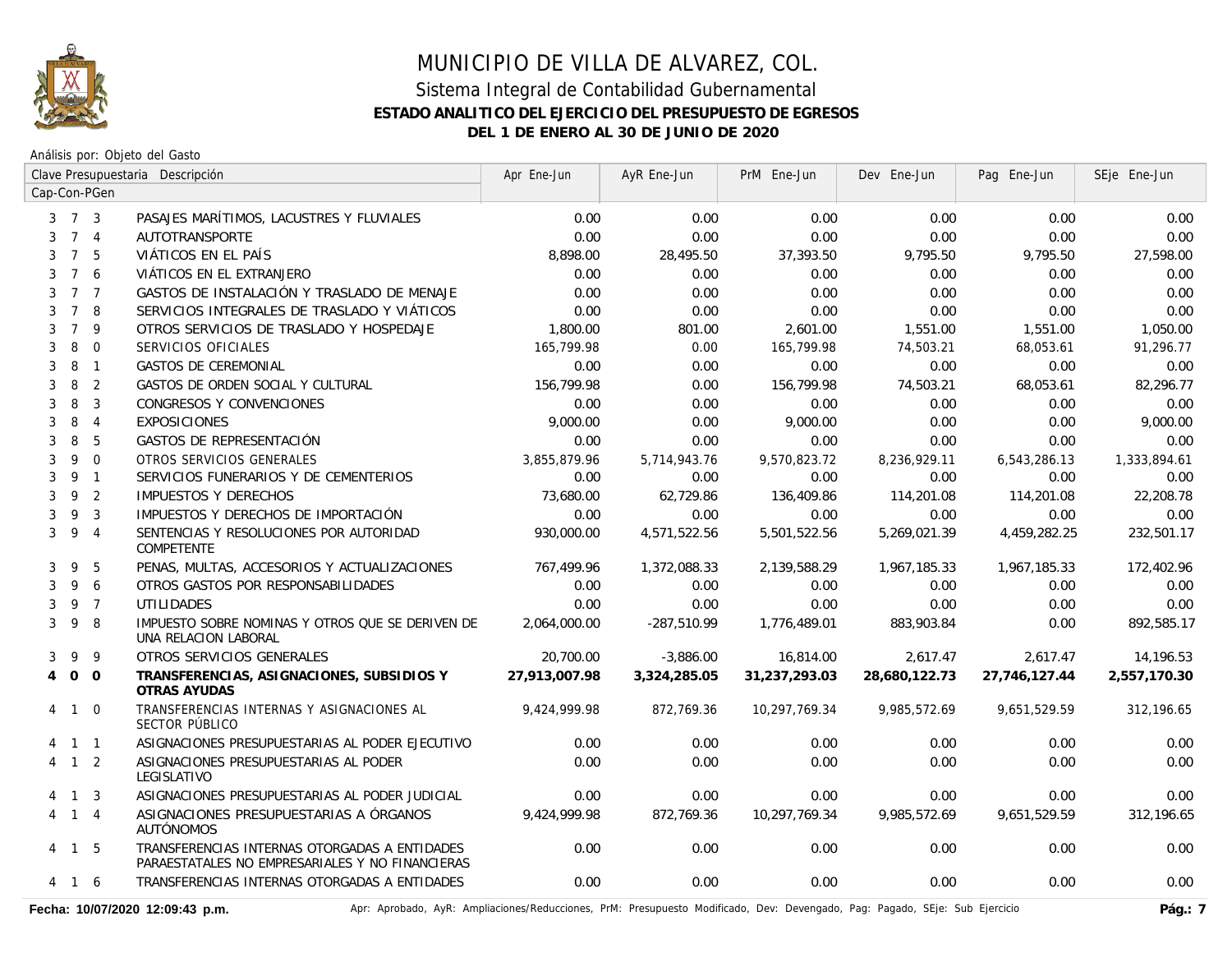

# MUNICIPIO DE VILLA DE ALVAREZ, COL. Sistema Integral de Contabilidad Gubernamental

# **ESTADO ANALITICO DEL EJERCICIO DEL PRESUPUESTO DE EGRESOS**

**DEL 1 DE ENERO AL 30 DE JUNIO DE 2020**

Análisis por: Objeto del Gasto

|                             | Clave Presupuestaria Descripción |                | Apr Ene-Jun                                                                                           | AyR Ene-Jun | PrM Ene-Jun  | Dev Ene-Jun  | Pag Ene-Jun | SEje Ene-Jun |            |
|-----------------------------|----------------------------------|----------------|-------------------------------------------------------------------------------------------------------|-------------|--------------|--------------|-------------|--------------|------------|
|                             |                                  | Cap-Con-PGen   |                                                                                                       |             |              |              |             |              |            |
|                             |                                  |                | PARAESTATALES EMPRESARIALES Y NO FINANCIERAS                                                          |             |              |              |             |              |            |
|                             | 4 1 7                            |                | TRANSFERENCIAS INTERNAS OTORGADAS A<br>FIDEICOMISOS PÚBLICOS EMPRESARIALES Y NO<br><b>FINANCIEROS</b> | 0.00        | 0.00         | 0.00         | 0.00        | 0.00         | 0.00       |
|                             | 4 1 8                            |                | TRANSFERENCIAS INTERNAS OTORGADAS A<br>INSTITUCIONES PARAESTATALES PÚBLICAS FINANCIERAS               | 0.00        | 0.00         | 0.00         | 0.00        | 0.00         | 0.00       |
|                             | 4 1 9                            |                | TRANSFERENCIAS INTERNAS OTORGADAS A<br>FIDEICOMISOS PÚBLICOS FINANCIEROS                              | 0.00        | 0.00         | 0.00         | 0.00        | 0.00         | 0.00       |
| 4                           |                                  | $2 \quad 0$    | TRANSFERENCIAS AL RESTO DEL SECTOR PUBLICO                                                            | 0.00        | 0.00         | 0.00         | 0.00        | 0.00         | 0.00       |
| 4                           |                                  | $2 \quad 1$    | TRANSFERENCIAS OTORGADAS A ENTIDADES<br>PARAESTATALES NO EMPRESARIALES Y NO FINANCIERAS               | 0.00        | 0.00         | 0.00         | 0.00        | 0.00         | 0.00       |
|                             | $4\quad 2\quad 2$                |                | TRANSFERENCIAS OTORGADAS PARA ENTIDADES<br>PARAESTATALES EMPRESARIALES Y NO FINANCIERAS               | 0.00        | 0.00         | 0.00         | 0.00        | 0.00         | 0.00       |
| 4                           |                                  | 2 3            | TRANSFERENCIAS OTORGADAS PARA INSTITUCIONES<br>PARAESTATALES PÚBLICAS FINANCIERAS                     | 0.00        | 0.00         | 0.00         | 0.00        | 0.00         | 0.00       |
|                             | 4 2 4                            |                | TRANSFERENCIAS OTORGADAS A ENTIDADES<br>FEDERATIVAS Y MUNICIPIOS                                      | 0.00        | 0.00         | 0.00         | 0.00        | 0.00         | 0.00       |
| 4                           |                                  | 2 5            | TRANSFERENCIAS A FIDEICOMISOS DE ENTIDADES<br>FEDERATIVAS Y MUNICIPIOS                                | 0.00        | 0.00         | 0.00         | 0.00        | 0.00         | 0.00       |
| 4                           | 3                                | $\mathbf 0$    | SUBSIDIOS Y SUBVENCIONES                                                                              | 0.00        | 0.00         | 0.00         | 0.00        | 0.00         | 0.00       |
| $\boldsymbol{\vartriangle}$ | 3                                | $\overline{1}$ | SUBSIDIOS A LA PRODUCCIÓN                                                                             | 0.00        | 0.00         | 0.00         | 0.00        | 0.00         | 0.00       |
| 4                           | 3                                | 2              | SUBSIDIOS A LA DISTRIBUCIÓN                                                                           | 0.00        | 0.00         | 0.00         | 0.00        | 0.00         | 0.00       |
| 4                           | 3                                | $\overline{3}$ | SUBSIDIOS A LA INVERSIÓN                                                                              | 0.00        | 0.00         | 0.00         | 0.00        | 0.00         | 0.00       |
| 4                           | 3                                | $\overline{4}$ | SUBSIDIOS A LA PRESTACIÓN DE SERVICIOS PÚBLICOS                                                       | 0.00        | 0.00         | 0.00         | 0.00        | 0.00         | 0.00       |
| 4                           | 3                                | 5              | SUBSIDIOS PARA CUBRIR DIFERENCIALES DE TASAS DE<br><b>INTERÉS</b>                                     | 0.00        | 0.00         | 0.00         | 0.00        | 0.00         | 0.00       |
|                             | 3                                | 6              | SUBSIDIOS A LA VIVIENDA                                                                               | 0.00        | 0.00         | 0.00         | 0.00        | 0.00         | 0.00       |
|                             | $\mathbf{3}$                     | $\overline{7}$ | SUBVENCIONES AL CONSUMO                                                                               | 0.00        | 0.00         | 0.00         | 0.00        | 0.00         | 0.00       |
| 4                           | 3                                | 8              | SUBSIDIOS A ENTIDADES FEDERATIVAS Y MUNICIPIOS                                                        | 0.00        | 0.00         | 0.00         | 0.00        | 0.00         | 0.00       |
| 4                           | 3                                | 9              | OTROS SUBSIDIOS                                                                                       | 0.00        | 0.00         | 0.00         | 0.00        | 0.00         | 0.00       |
|                             | $\overline{4}$                   | $\Omega$       | AYUDAS SOCIALES                                                                                       | 277,006.00  | 1,106,244.49 | 1,383,250.49 | 996,598.98  | 744,671.40   | 386,651.51 |
|                             |                                  | $4 \quad 1$    | AYUDAS SOCIALES A PERSONAS                                                                            | 165,000.00  | 1,033,244.48 | 1,198,244.48 | 820,933.98  | 588,005.40   | 377,310.50 |
| 4                           | $\overline{4}$                   | 2              | BECAS Y OTRAS AYUDAS PARA PROGRAMAS DE<br>CAPACITACIÓN                                                | 6.00        | 0.00         | 6.00         | 0.00        | 0.00         | 6.00       |
| 4                           | 4                                | 3              | AYUDAS SOCIALES A INSTITUCIONES DE ENSEÑANZA                                                          | 0.00        | 0.00         | 0.00         | 0.00        | 0.00         | 0.00       |
| 4                           |                                  | $4 \quad 4$    | AYUDAS SOCIALES A ACTIVIDADES CIENTÍFICAS O<br>ACADÉMICAS                                             | 0.00        | 0.00         | 0.00         | 0.00        | 0.00         | 0.00       |
|                             | 4                                | - 5            | AYUDAS SOCIALES A INSTITUCIONES SIN FINES DE LUCRO                                                    | 112,000.00  | 73,000.01    | 185,000.01   | 175,665.00  | 156,666.00   | 9.335.01   |
| 4                           |                                  | 4 6            | AYUDAS SOCIALES A COOPERATIVAS                                                                        | 0.00        | 0.00         | 0.00         | 0.00        | 0.00         | 0.00       |

Fecha: 10/07/2020 12:09:43 p.m. **Aprichationes/Aprichationes/Reducciones, PrM: Presupuesto Modificado, Dev: Devengado, Pag: Pagado, SEje: Sub Ejercicio Pág.: 8**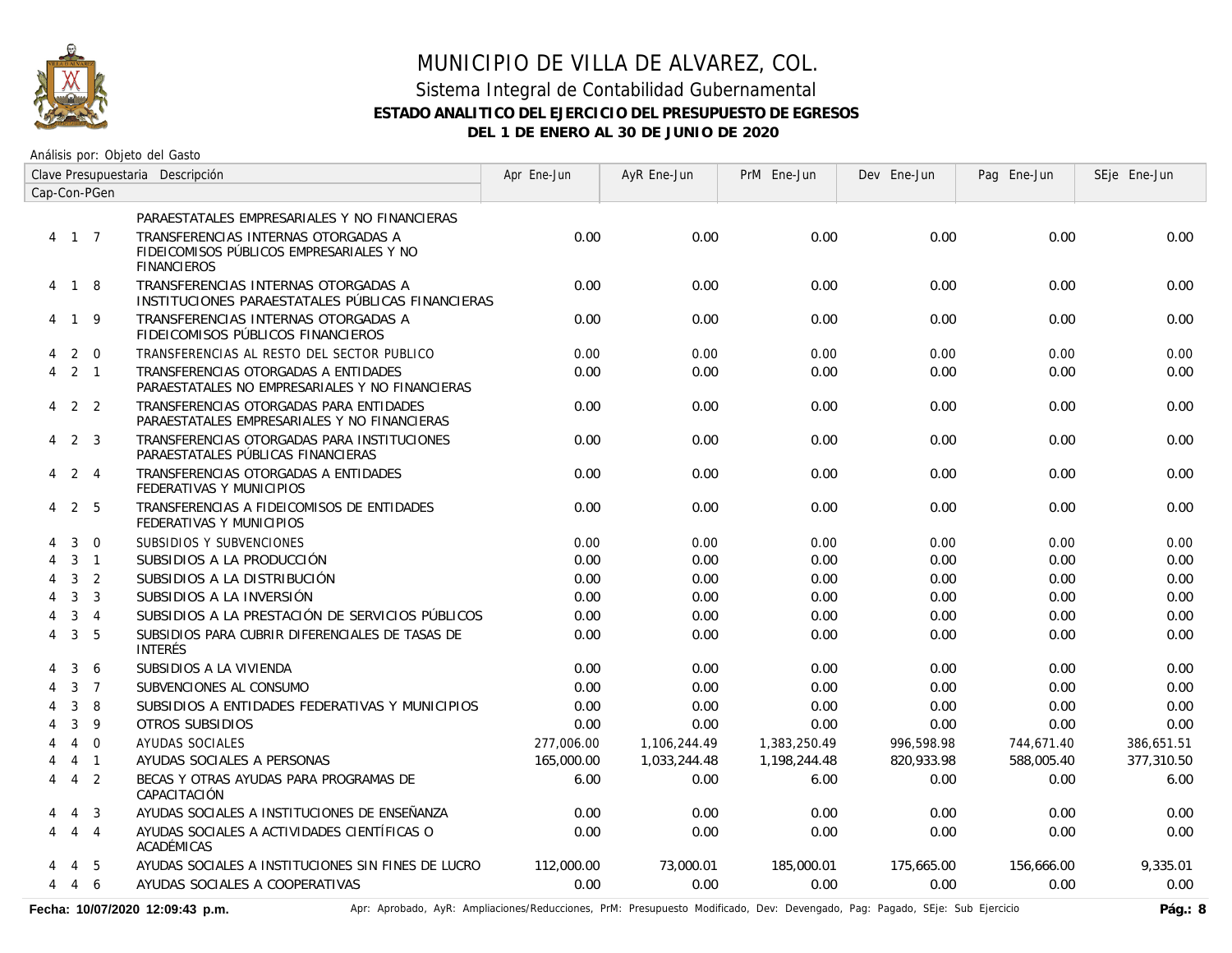

|                | Clave Presupuestaria Descripción |                |                                                                                                                  | Apr Ene-Jun   | AyR Ene-Jun  | PrM Ene-Jun   | Dev Ene-Jun   | Pag Ene-Jun   | SEje Ene-Jun |
|----------------|----------------------------------|----------------|------------------------------------------------------------------------------------------------------------------|---------------|--------------|---------------|---------------|---------------|--------------|
|                |                                  | Cap-Con-PGen   |                                                                                                                  |               |              |               |               |               |              |
| $\overline{4}$ | 4 7                              |                | AYUDAS SOCIALES A ENTIDADES DE INTERÉS PÚBLICO                                                                   | 0.00          | 0.00         | 0.00          | 0.00          | 0.00          | 0.00         |
| 4              |                                  | $4 \quad 8$    | AYUDAS POR DESASTRES NATURALES Y OTROS<br><b>SINIESTROS</b>                                                      | 0.00          | 0.00         | 0.00          | 0.00          | 0.00          | 0.00         |
| 4              | 5                                | $\mathbf{0}$   | PENSIONES Y JUBILACIONES                                                                                         | 18,211,002.00 | 1,345,271.20 | 19,556,273.20 | 17,697,951.06 | 17,349,926.45 | 1,858,322.14 |
| 4              | 5                                | $\overline{1}$ | <b>PENSIONES</b>                                                                                                 | 695.197.50    | 124,275.51   | 819,473.01    | 819,473.01    | 819,473.01    | 0.00         |
|                | 5                                | $\overline{2}$ | <b>JUBILACIONES</b>                                                                                              | 17,515,804.50 | 1,220,995.69 | 18,736,800.19 | 16,878,478.05 | 16,530,453.44 | 1,858,322.14 |
|                | 5                                | 9              | OTRAS PENSIONES Y JUBILACIONES                                                                                   | 0.00          | 0.00         | 0.00          | 0.00          | 0.00          | 0.00         |
| 4              | 6                                | $\Omega$       | TRANSFERENCIAS A FIDEICOMISOS, MANDATOS Y OTROS<br>ANALOGOS                                                      | 0.00          | 0.00         | 0.00          | 0.00          | 0.00          | 0.00         |
| 4              | 6                                | $\overline{1}$ | TRANSFERENCIAS A FIDEICOMISOS DEL PODER<br><b>EJECUTIVO</b>                                                      | 0.00          | 0.00         | 0.00          | 0.00          | 0.00          | 0.00         |
| 4              | 6                                | $\overline{2}$ | TRANSFERENCIAS A FIDEICOMISOS DEL PODER<br>LEGISLATIVO                                                           | 0.00          | 0.00         | 0.00          | 0.00          | 0.00          | 0.00         |
|                | 6                                | 3              | TRANSFERENCIAS A FIDEICOMISOS DEL PODER JUDICIAL                                                                 | 0.00          | 0.00         | 0.00          | 0.00          | 0.00          | 0.00         |
| 4              | 6                                | $\overline{4}$ | TRANSFERENCIAS A FIDEICOMISOS PÚBLICOS DE<br>ENTIDADES PARAESTATALES NO EMPRESARIALES Y NO<br><b>FINANCIERAS</b> | 0.00          | 0.00         | 0.00          | 0.00          | 0.00          | 0.00         |
| 4              | 6                                | - 5            | TRANSFERENCIAS A FIDEICOMISOS PÚBLICOS DE<br>ENTIDADES PARAESTATALES EMPRESARIALES Y NO<br><b>FINANCIERAS</b>    | 0.00          | 0.00         | 0.00          | 0.00          | 0.00          | 0.00         |
|                | 6                                | 6              | TRANSFERENCIAS A FIDEICOMISOS DE INSTITUCIONES<br>PÚBLICAS FINANCIERAS                                           | 0.00          | 0.00         | 0.00          | 0.00          | 0.00          | 0.00         |
|                | 6                                | 9              | OTRAS TRANSFERENCIAS A FIDEICOMISOS                                                                              | 0.00          | 0.00         | 0.00          | 0.00          | 0.00          | 0.00         |
|                | $7^{\circ}$                      | $\Omega$       | TRANSFERENCIAS A LA SEGURIDAD SOCIAL                                                                             | 0.00          | 0.00         | 0.00          | 0.00          | 0.00          | 0.00         |
|                |                                  | 7 <sub>1</sub> | TRANSFERENCIAS POR OBLIGACIÓN DE LEY                                                                             | 0.00          | 0.00         | 0.00          | 0.00          | 0.00          | 0.00         |
|                | 8                                | $\mathbf 0$    | <b>DONATIVOS</b>                                                                                                 | 0.00          | 0.00         | 0.00          | 0.00          | 0.00          | 0.00         |
|                | 8                                | $\overline{1}$ | DONATIVOS A INSTITUCIONES SIN FINES DE LUCRO                                                                     | 0.00          | 0.00         | 0.00          | 0.00          | 0.00          | 0.00         |
| 4              | 8                                | $\overline{2}$ | DONATIVOS A ENTIDADES FEDERATIVAS                                                                                | 0.00          | 0.00         | 0.00          | 0.00          | 0.00          | 0.00         |
| 4              | 8                                | $\overline{3}$ | DONATIVOS A FIDEICOMISOS PRIVADOS                                                                                | 0.00          | 0.00         | 0.00          | 0.00          | 0.00          | 0.00         |
| 4              | 8                                | $\overline{4}$ | DONATIVOS A FIDEICOMISOS ESTATALES                                                                               | 0.00          | 0.00         | 0.00          | 0.00          | 0.00          | 0.00         |
| 4              | 8                                | 5              | DONATIVOS INTERNACIONALES                                                                                        | 0.00          | 0.00         | 0.00          | 0.00          | 0.00          | 0.00         |
| 4              | 9                                | $\Omega$       | TRANSFERENCIAS AL EXTERIOR                                                                                       | 0.00          | 0.00         | 0.00          | 0.00          | 0.00          | 0.00         |
| 4              | 9                                | $\overline{1}$ | TRANSFERENCIAS PARA GOBIERNOS EXTRANJEROS                                                                        | 0.00          | 0.00         | 0.00          | 0.00          | 0.00          | 0.00         |
| 4              | 9                                | 2              | TRANSFERENCIAS PARA ORGANISMOS INTERNACIONALES                                                                   | 0.00          | 0.00         | 0.00          | 0.00          | 0.00          | 0.00         |
| 4              | 9                                | 3              | TRANSFERENCIAS PARA EL SECTOR PRIVADO EXTERNO                                                                    | 0.00          | 0.00         | 0.00          | 0.00          | 0.00          | 0.00         |
| 5.             | $\mathbf{O}$                     | $\overline{0}$ | BIENES MUEBLES, INMUEBLES E INTANGIBLES                                                                          | 196,000.08    | 6,358,369.00 | 6,554,369.08  | 2,609,743.00  | 2,595,120.00  | 3,944,626.08 |
| 5              | $\mathbf{1}$                     | $\Omega$       | MOBILIARIO Y EQUIPO DE ADMINISTRACION                                                                            | 100,000.08    | 114,202.00   | 214,202.08    | 96,403.00     | 81,780.00     | 117,799.08   |
| 5              | $1 \quad 1$                      |                | MUEBLES DE OFICINA Y ESTANTERÍA                                                                                  | 75,000.06     | 0.00         | 75,000.06     | 14,623.00     | 0.00          | 60,377.06    |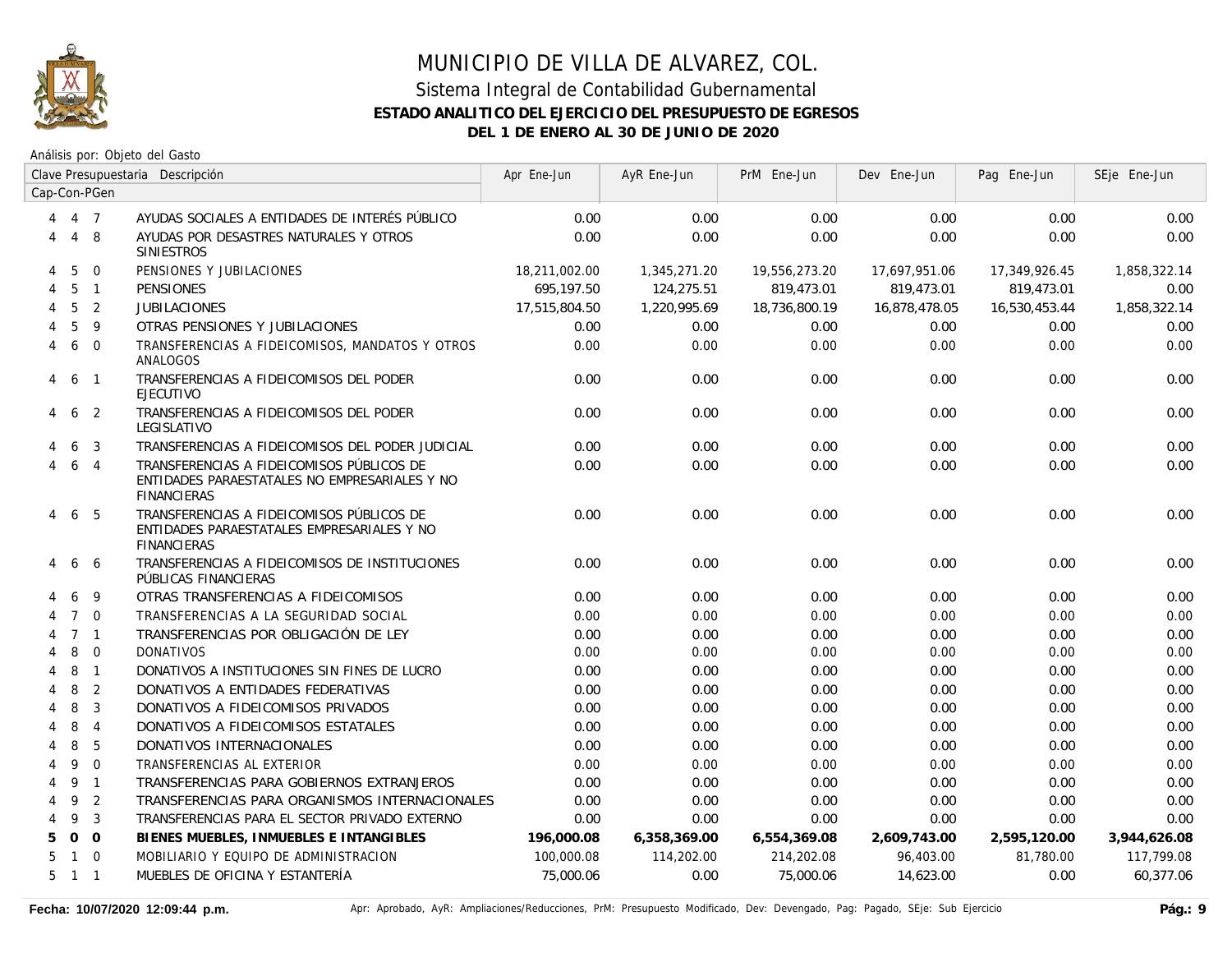

|                     |                |                | Clave Presupuestaria Descripción                                                         | Apr Ene-Jun | AyR Ene-Jun  | PrM Ene-Jun  | Dev Ene-Jun | Pag Ene-Jun | SEje Ene-Jun |
|---------------------|----------------|----------------|------------------------------------------------------------------------------------------|-------------|--------------|--------------|-------------|-------------|--------------|
| Cap-Con-PGen        |                |                |                                                                                          |             |              |              |             |             |              |
| $5 \quad 1 \quad 2$ |                |                | MUEBLES, EXCEPTO DE OFICINA Y ESTANTERÍA                                                 | 0.00        | 0.00         | 0.00         | 0.00        | 0.00        | 0.00         |
| 5                   | $1 \quad 3$    |                | BIENES ARTÍSTICOS, CULTURALES Y CIENTÍFICOS                                              | 0.00        | 0.00         | 0.00         | 0.00        | 0.00        | 0.00         |
| 5.                  | $1 \quad 4$    |                | OBJETOS DE VALOR                                                                         | 0.00        | 0.00         | 0.00         | 0.00        | 0.00        | 0.00         |
| 5                   | $\overline{1}$ | - 5            | EQUIPO DE CÓMPUTO Y DE TECNOLOGÍAS DE LA<br><b>INFORMACIÓN</b>                           | 25,000.02   | 114,202.00   | 139,202.02   | 81,780.00   | 81,780.00   | 57,422.02    |
| 5                   | $\mathbf{1}$   | 9              | OTROS MOBILIARIOS Y EQUIPOS DE ADMINISTRACIÓN                                            | 0.00        | 0.00         | 0.00         | 0.00        | 0.00        | 0.00         |
| 5                   | 2              | $\overline{0}$ | MOBILIARIO Y EQUIPO EDUCACIONAL Y RECREATIVO                                             | 0.00        | 0.00         | 0.00         | 0.00        | 0.00        | 0.00         |
| 5                   | 2 <sub>1</sub> |                | EQUIPOS Y APARATOS AUDIOVISUALES                                                         | 0.00        | 0.00         | 0.00         | 0.00        | 0.00        | 0.00         |
| 5                   | 2 <sub>2</sub> |                | APARATOS DEPORTIVOS                                                                      | 0.00        | 0.00         | 0.00         | 0.00        | 0.00        | 0.00         |
| 5                   | 2 <sup>3</sup> |                | CÁMARAS FOTOGRÁFICAS Y DE VIDEO                                                          | 0.00        | 0.00         | 0.00         | 0.00        | 0.00        | 0.00         |
| 5                   | 2 <sup>9</sup> |                | OTRO MOBILIARIO Y EQUIPO EDUCACIONAL Y<br>RECREATIVO                                     | 0.00        | 0.00         | 0.00         | 0.00        | 0.00        | 0.00         |
| 5                   | 3              | $\overline{0}$ | EQUIPO E INSTRUMENTAL MEDICO Y DE LABORATORIO                                            | 0.00        | 0.00         | 0.00         | 0.00        | 0.00        | 0.00         |
| 5                   | $3 \quad 1$    |                | EQUIPO MÉDICO Y DE LABORATORIO                                                           | 0.00        | 0.00         | 0.00         | 0.00        | 0.00        | 0.00         |
| 5                   | $\mathbf{3}$   | $\overline{2}$ | INSTRUMENTAL MÉDICO Y DE LABORATORIO                                                     | 0.00        | 0.00         | 0.00         | 0.00        | 0.00        | 0.00         |
| 5                   | $\overline{4}$ | $\mathbf 0$    | VEHICULOS Y EQUIPO DE TRANSPORTE                                                         | 0.00        | 3,250,327.40 | 3,250,327.40 | 0.00        | 0.00        | 3,250,327.40 |
| 5                   | $\overline{4}$ | $\overline{1}$ | AUTOMOVILES Y EQUIPO TERRESTRE                                                           | 0.00        | 3,250,327.40 | 3,250,327.40 | 0.00        | 0.00        | 3,250,327.40 |
| 5                   | $\overline{4}$ | 2              | CARROCERÍAS Y REMOLQUES                                                                  | 0.00        | 0.00         | 0.00         | 0.00        | 0.00        | 0.00         |
| 5                   | $\overline{4}$ | 3              | EQUIPO AEROESPACIAL                                                                      | 0.00        | 0.00         | 0.00         | 0.00        | 0.00        | 0.00         |
| 5                   | $\overline{4}$ | $\overline{4}$ | EQUIPO FERROVIARIO                                                                       | 0.00        | 0.00         | 0.00         | 0.00        | 0.00        | 0.00         |
| 5                   | $\overline{4}$ | 5              | <b>EMBARCACIONES</b>                                                                     | 0.00        | 0.00         | 0.00         | 0.00        | 0.00        | 0.00         |
| 5                   | $\overline{4}$ | 9              | OTROS EQUIPOS DE TRANSPORTE                                                              | 0.00        | 0.00         | 0.00         | 0.00        | 0.00        | 0.00         |
| 5                   | 5              | $\Omega$       | EQUIPO DE DEFENSA Y SEGURIDAD                                                            | 0.00        | 0.00         | 0.00         | 0.00        | 0.00        | 0.00         |
| 5                   | 5              | $\overline{1}$ | EQUIPO DE DEFENSA Y SEGURIDAD                                                            | 0.00        | 0.00         | 0.00         | 0.00        | 0.00        | 0.00         |
| 5                   | 6              | $\overline{0}$ | MAQUINARIA, OTROS EQUIPOS Y HERRAMIENTAS                                                 | 96,000.00   | 493,839.60   | 589,839.60   | 13,340.00   | 13,340.00   | 576,499.60   |
| 5                   | 6              | $\overline{1}$ | MAQUINARIA Y EQUIPO AGROPECUARIO                                                         | 0.00        | 0.00         | 0.00         | 0.00        | 0.00        | 0.00         |
| 5                   | 6              | $\overline{2}$ | MAQUINARIA Y EQUIPO INDUSTRIAL                                                           | 0.00        | 0.00         | 0.00         | 0.00        | 0.00        | 0.00         |
| 5                   | 6              | 3              | MAQUINARIA Y EQUIPO DE CONSTRUCCIÓN                                                      | 0.00        | 0.00         | 0.00         | 0.00        | 0.00        | 0.00         |
| 5                   | 6              | $\overline{4}$ | SISTEMAS DE AIRE ACONDICIONADO, CALEFACCIÓN Y DE<br>REFRIGERACIÓN INDUSTRIAL Y COMERCIAL | 0.00        | 0.00         | 0.00         | 0.00        | 0.00        | 0.00         |
| 5                   | 6              | 5              | EQUIPO DE COMUNICACIÓN Y TELECOMUNICACIÓN                                                | 0.00        | 493,839.60   | 493,839.60   | 0.00        | 0.00        | 493,839.60   |
| 5                   | 6              | 6              | EQUIPOS DE GENERACIÓN ELÉCTRICA, APARATOS Y<br>ACCESORIOS ELÉCTRICOS                     | 0.00        | 0.00         | 0.00         | 0.00        | 0.00        | 0.00         |
| 5.                  | 6              | $\overline{7}$ | HERRAMIENTAS Y MÁQUINAS-HERRAMIENTA                                                      | 96,000.00   | 0.00         | 96,000.00    | 13,340.00   | 13,340.00   | 82,660.00    |
| 5.                  | 6              | -9             | OTROS EQUIPOS                                                                            | 0.00        | 0.00         | 0.00         | 0.00        | 0.00        | 0.00         |
| 5.                  | $\overline{7}$ | $\overline{0}$ | <b>ACTIVOS BIOLOGICOS</b>                                                                | 0.00        | 0.00         | 0.00         | 0.00        | 0.00        | 0.00         |
| $5 \quad 7 \quad 1$ |                |                | <b>BOVINOS</b>                                                                           | 0.00        | 0.00         | 0.00         | 0.00        | 0.00        | 0.00         |
|                     |                |                |                                                                                          |             |              |              |             |             |              |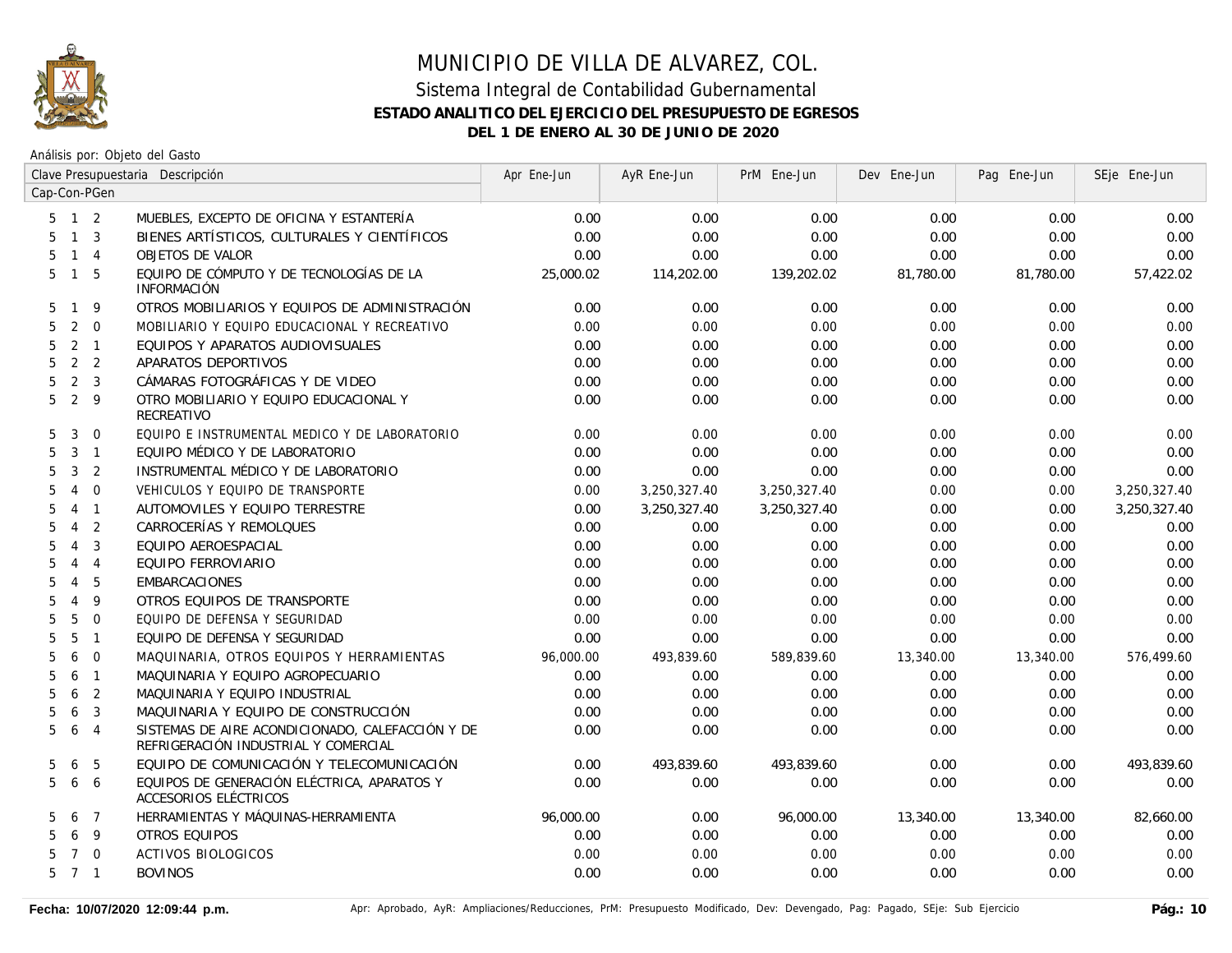

Análisis por: Objeto del Gasto

|                      |                | Clave Presupuestaria Descripción                                                                             | Apr Ene-Jun  | AyR Ene-Jun  | PrM Ene-Jun  | Dev Ene-Jun  | Pag Ene-Jun  | SEje Ene-Jun |
|----------------------|----------------|--------------------------------------------------------------------------------------------------------------|--------------|--------------|--------------|--------------|--------------|--------------|
| Cap-Con-PGen         |                |                                                                                                              |              |              |              |              |              |              |
| 5                    | 7 <sup>2</sup> | <b>PORCINOS</b>                                                                                              | 0.00         | 0.00         | 0.00         | 0.00         | 0.00         | 0.00         |
| $7\overline{ }$<br>5 | $\overline{3}$ | <b>AVES</b>                                                                                                  | 0.00         | 0.00         | 0.00         | 0.00         | 0.00         | 0.00         |
| $7^{\circ}$<br>5     | $\overline{4}$ | OVINOS Y CAPRINOS                                                                                            | 0.00         | 0.00         | 0.00         | 0.00         | 0.00         | 0.00         |
| $\overline{7}$<br>5  | 5              | PECES Y ACUICULTURA                                                                                          | 0.00         | 0.00         | 0.00         | 0.00         | 0.00         | 0.00         |
| $\overline{7}$<br>5  | 6              | <b>EQUINOS</b>                                                                                               | 0.00         | 0.00         | 0.00         | 0.00         | 0.00         | 0.00         |
| 5<br>$\overline{7}$  | $\overline{7}$ | ESPECIES MENORES Y DE ZOOLÓGICO                                                                              | 0.00         | 0.00         | 0.00         | 0.00         | 0.00         | 0.00         |
| $\overline{7}$<br>5  | 8              | ARBOLES Y PLANTAS                                                                                            | 0.00         | 0.00         | 0.00         | 0.00         | 0.00         | 0.00         |
| $\overline{7}$<br>5  | 9              | OTROS ACTIVOS BIOLÓGICOS                                                                                     | 0.00         | 0.00         | 0.00         | 0.00         | 0.00         | 0.00         |
| 8<br>5               | $\overline{0}$ | <b>BIENES INMUEBLES</b>                                                                                      | 0.00         | 2,500,000.00 | 2,500,000.00 | 2,500,000.00 | 2,500,000.00 | 0.00         |
| 8<br>5               | $\overline{1}$ | <b>TERRENOS</b>                                                                                              | 0.00         | 0.00         | 0.00         | 0.00         | 0.00         | 0.00         |
| 8<br>5               | 2              | <b>VIVIENDAS</b>                                                                                             | 0.00         | 0.00         | 0.00         | 0.00         | 0.00         | 0.00         |
| 8<br>5               | $\mathbf{3}$   | EDIFICIOS NO RESIDENCIALES                                                                                   | 0.00         | 2,500,000.00 | 2,500,000.00 | 2,500,000.00 | 2,500,000.00 | 0.00         |
| 8<br>5               | 9              | <b>OTROS BIENES INMUEBLES</b>                                                                                | 0.00         | 0.00         | 0.00         | 0.00         | 0.00         | 0.00         |
| 5<br>9               | $\overline{0}$ | <b>ACTIVOS INTANGIBLES</b>                                                                                   | 0.00         | 0.00         | 0.00         | 0.00         | 0.00         | 0.00         |
| 5<br>9               | $\overline{1}$ | <b>SOFTWARE</b>                                                                                              | 0.00         | 0.00         | 0.00         | 0.00         | 0.00         | 0.00         |
| 5<br>9               | 2              | <b>PATENTES</b>                                                                                              | 0.00         | 0.00         | 0.00         | 0.00         | 0.00         | 0.00         |
| 5<br>9               | 3              | <b>MARCAS</b>                                                                                                | 0.00         | 0.00         | 0.00         | 0.00         | 0.00         | 0.00         |
| 9<br>5               | $\overline{4}$ | <b>DERECHOS</b>                                                                                              | 0.00         | 0.00         | 0.00         | 0.00         | 0.00         | 0.00         |
| 5<br>9               | 5              | CONCESIONES                                                                                                  | 0.00         | 0.00         | 0.00         | 0.00         | 0.00         | 0.00         |
| 5<br>9               | 6              | <b>FRANQUICIAS</b>                                                                                           | 0.00         | 0.00         | 0.00         | 0.00         | 0.00         | 0.00         |
| 5<br>9               | $\overline{7}$ | LICENCIAS INFORMÁTICAS E INTELECTUALES                                                                       | 0.00         | 0.00         | 0.00         | 0.00         | 0.00         | 0.00         |
| 9<br>5               | 8              | LICENCIAS INDUSTRIALES, COMERCIALES Y OTRAS                                                                  | 0.00         | 0.00         | 0.00         | 0.00         | 0.00         | 0.00         |
| 5<br>9               | 9              | OTROS ACTIVOS INTANGIBLES                                                                                    | 0.00         | 0.00         | 0.00         | 0.00         | 0.00         | 0.00         |
| $\circ$<br>6         | $\mathbf 0$    | <b>INVERSION PUBLICA</b>                                                                                     | 8,804,049.48 | 0.00         | 8,804,049.48 | 0.00         | 0.00         | 8,804,049.48 |
| $\mathbf{1}$<br>6    | $\Omega$       | OBRA PUBLICA EN BIENES DE DOMINIO PUBLICO                                                                    | 8,804,049.48 | 0.00         | 8,804,049.48 | 0.00         | 0.00         | 8,804,049.48 |
| 6<br>$\mathbf{1}$    | $\overline{1}$ | EDIFICACIÓN HABITACIONAL                                                                                     | 0.00         | 0.00         | 0.00         | 0.00         | 0.00         | 0.00         |
| $\mathbf{1}$<br>6    | 2              | EDIFICACIÓN NO HABITACIONAL                                                                                  | 0.00         | 0.00         | 0.00         | 0.00         | 0.00         | 0.00         |
| $\mathbf{1}$<br>6    | $\overline{3}$ | CONSTRUCCIÓN DE OBRAS PARA EL ABASTECIMIENTO DE<br>AGUA, PETRÓLEO, GAS, ELECTRICIDAD Y<br>TELECOMUNICACIONES | 0.00         | 0.00         | 0.00         | 0.00         | 0.00         | 0.00         |
| $\mathbf{1}$<br>6    | $\overline{4}$ | DIVISIÓN DE TERRENOS Y CONSTRUCCIÓN DE OBRAS DE<br>URBANIZACIÓN                                              | 8,804,049.48 | 0.00         | 8,804,049.48 | 0.00         | 0.00         | 8,804,049.48 |
| $\mathbf{1}$<br>6    | -5             | CONSTRUCCIÓN DE VÍAS DE COMUNICACIÓN                                                                         | 0.00         | 0.00         | 0.00         | 0.00         | 0.00         | 0.00         |
| $\overline{1}$<br>6  | 6              | OTRAS CONSTRUCCIONES DE INGENIERÍA CIVIL U OBRA<br>PESADA                                                    | 0.00         | 0.00         | 0.00         | 0.00         | 0.00         | 0.00         |
| 6                    | $1 \quad 7$    | INSTALACIONES Y EQUIPAMIENTO EN CONSTRUCCIONES                                                               | 0.00         | 0.00         | 0.00         | 0.00         | 0.00         | 0.00         |
| 6<br>$\overline{1}$  | 9              | TRABAJOS DE ACABADOS EN EDIFICACIONES Y OTROS<br>TRABAJOS ESPECIALIZADOS                                     | 0.00         | 0.00         | 0.00         | 0.00         | 0.00         | 0.00         |

Fecha: 10/07/2020 12:09:44 p.m. **Aprichationes/Reducciones, PrM: Presupuesto Modificado**, Dev: Devengado, Pag: Pagado, SEje: Sub Ejercicio Pág.: 11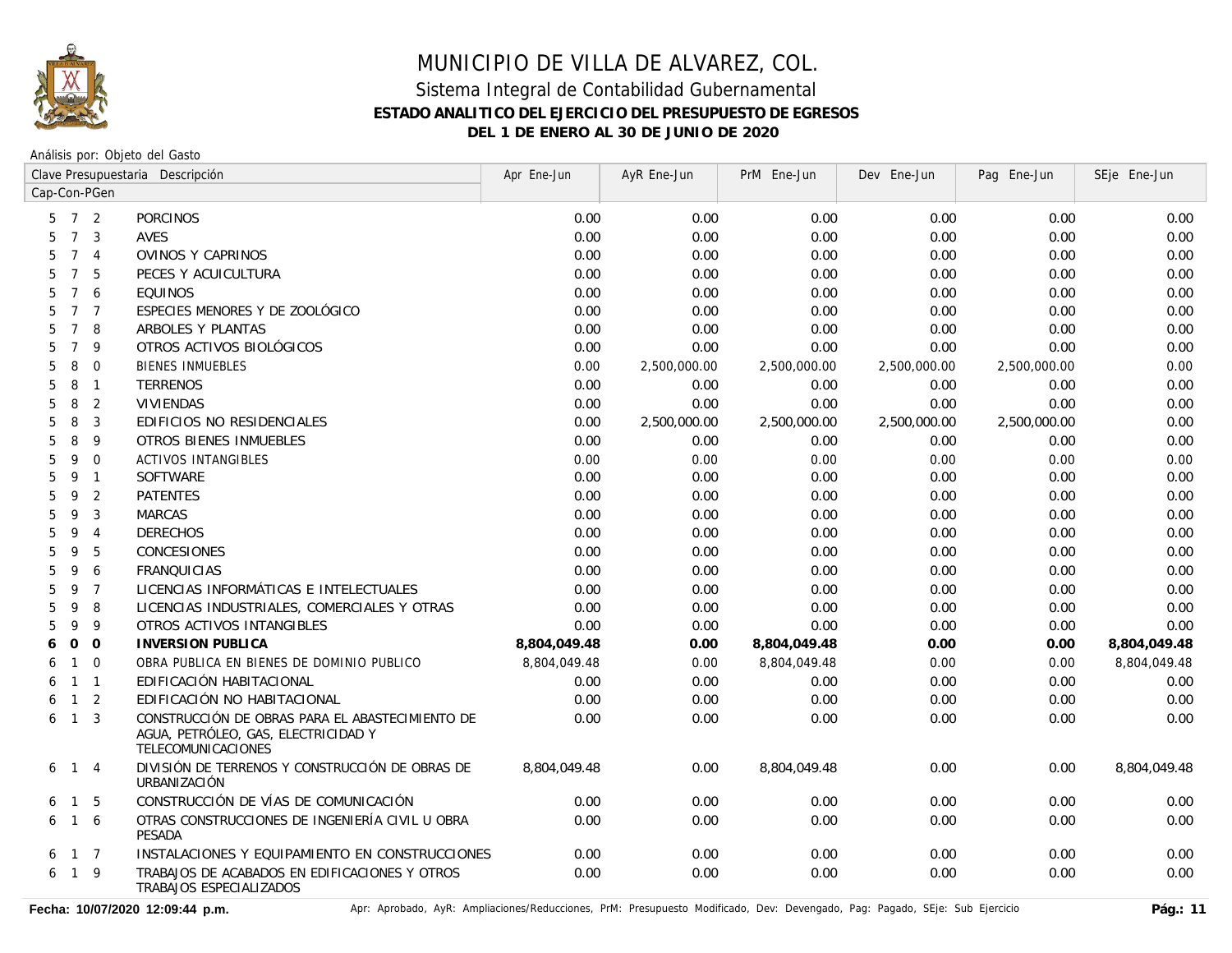

#### Sistema Integral de Contabilidad Gubernamental **ESTADO ANALITICO DEL EJERCICIO DEL PRESUPUESTO DE EGRESOS DEL 1 DE ENERO AL 30 DE JUNIO DE 2020**

Análisis por: Objeto del Gasto

|   | Clave Presupuestaria Descripción |                 |                                                                                                                                          | Apr Ene-Jun  | AyR Ene-Jun  | PrM Ene-Jun  | Dev Ene-Jun | Pag Ene-Jun | SEje Ene-Jun |
|---|----------------------------------|-----------------|------------------------------------------------------------------------------------------------------------------------------------------|--------------|--------------|--------------|-------------|-------------|--------------|
|   |                                  | Cap-Con-PGen    |                                                                                                                                          |              |              |              |             |             |              |
|   | $6\quad 2\quad 0$                |                 | OBRA PUBLICA EN BIENES PROPIOS                                                                                                           | 0.00         | 0.00         | 0.00         | 0.00        | 0.00        | 0.00         |
| 6 |                                  | $2 \quad 1$     | EDIFICACIÓN HABITACIONAL                                                                                                                 | 0.00         | 0.00         | 0.00         | 0.00        | 0.00        | 0.00         |
| 6 |                                  | 2 <sub>2</sub>  | EDIFICACIÓN NO HABITACIONAL                                                                                                              | 0.00         | 0.00         | 0.00         | 0.00        | 0.00        | 0.00         |
| 6 |                                  | 2 <sup>3</sup>  | CONSTRUCCIÓN DE OBRAS PARA EL ABASTECIMIENTO DE<br>AGUA, PETRÓLEO, GAS, ELECTRICIDAD Y<br>TELECOMUNICACIONES                             | 0.00         | 0.00         | 0.00         | 0.00        | 0.00        | 0.00         |
|   | $6 \t2 \t4$                      |                 | DIVISIÓN DE TERRENOS Y CONSTRUCCIÓN DE OBRAS DE<br>URBANIZACIÓN                                                                          | 0.00         | 0.00         | 0.00         | 0.00        | 0.00        | 0.00         |
| 6 |                                  | 2 5             | CONSTRUCCIÓN DE VÍAS DE COMUNICACIÓN                                                                                                     | 0.00         | 0.00         | 0.00         | 0.00        | 0.00        | 0.00         |
| 6 |                                  | $2\overline{6}$ | OTRAS CONSTRUCCIONES DE INGENIERÍA CIVIL U OBRA<br>PESADA                                                                                | 0.00         | 0.00         | 0.00         | 0.00        | 0.00        | 0.00         |
| 6 |                                  | 2 7             | INSTALACIONES Y EQUIPAMIENTO EN CONSTRUCCIONES                                                                                           | 0.00         | 0.00         | 0.00         | 0.00        | 0.00        | 0.00         |
| 6 | 2 9                              |                 | TRABAJOS DE ACABADOS EN EDIFICACIONES Y OTROS<br>TRABAJOS ESPECIALIZADOS                                                                 | 0.00         | 0.00         | 0.00         | 0.00        | 0.00        | 0.00         |
| 6 | $\mathbf{3}$                     | $\overline{0}$  | PROYECTOS PRODUCTIVOS Y ACCIONES DE FOMENTO                                                                                              | 0.00         | 0.00         | 0.00         | 0.00        | 0.00        | 0.00         |
|   | $6\quad 3\quad 1$                |                 | ESTUDIOS, FORMULACIÓN Y EVALUACIÓN DE PROYECTOS<br>PRODUCTIVOS NO INCLUIDOS EN CONCEPTOS<br>ANTERIORES DE ESTE CAPÍTULO                  | 0.00         | 0.00         | 0.00         | 0.00        | 0.00        | 0.00         |
|   | $6 \t3 \t2$                      |                 | EJECUCIÓN DE PROYECTOS PRODUCTIVOS NO INCLUIDOS<br>EN CONCEPTOS ANTERIORES DE ESTE CAPÍTULO                                              | 0.00         | 0.00         | 0.00         | 0.00        | 0.00        | 0.00         |
| 7 |                                  | $0\quad 0$      | <b>INVERSIONES FINANCIERAS Y OTRAS PROVISIONES</b>                                                                                       | 2,500,000.02 | 2,047,893.40 | 4,547,893.42 | 0.00        | 0.00        | 4,547,893.42 |
|   | $7 \quad 1 \quad 0$              |                 | INVERSIONES PARA EL FOMENTO DE ACTIVIDADES<br><b>PRODUCTIVAS</b>                                                                         | 0.00         | 0.00         | 0.00         | 0.00        | 0.00        | 0.00         |
|   | $7 \t1 \t1$                      |                 | CRÉDITOS OTORGADOS POR ENTIDADES FEDERATIVAS Y<br>MUNICIPIOS AL SECTOR SOCIAL Y PRIVADO PARA EL<br>FOMENTO DE ACTIVIDADES PRODUCTIVAS    | 0.00         | 0.00         | 0.00         | 0.00        | 0.00        | 0.00         |
|   | 7 1 2                            |                 | CRÉDITOS OTORGADOS POR LAS ENTIDADES<br>FEDERATIVAS A MUNICIPIOS PARA EL FOMENTO DE<br>ACTIVIDADES PRODUCTIVAS                           | 0.00         | 0.00         | 0.00         | 0.00        | 0.00        | 0.00         |
|   | 720                              |                 | ACCIONES Y PARTICIPACIONES DE CAPITAL                                                                                                    | 0.00         | 0.00         | 0.00         | 0.00        | 0.00        | 0.00         |
|   | $7 \quad 2 \quad 1$              |                 | ACCIONES Y PARTICIPACIONES DE CAPITAL EN<br>ENTIDADES PARAESTATALES NO EMPRESARIALES Y NO<br>FINANCIERAS CON FINES DE POLÍTICA ECONÓMICA | 0.00         | 0.00         | 0.00         | 0.00        | 0.00        | 0.00         |
|   | 7 2 2                            |                 | ACCIONES Y PARTICIPACIONES DE CAPITAL EN<br>ENTIDADES PARAESTATALES EMPRESARIALES Y NO<br>FINANCIERAS CON FINES DE POLÍTICA ECONÓMICA    | 0.00         | 0.00         | 0.00         | 0.00        | 0.00        | 0.00         |
|   | $7\quad 2\quad 3$                |                 | ACCIONES Y PARTICIPACIONES DE CAPITAL EN<br>INSTITUCIONES PARAESTATALES PÚBLICAS FINANCIERAS<br>CON FINES DE POLÍTICA ECONÓMICA          | 0.00         | 0.00         | 0.00         | 0.00        | 0.00        | 0.00         |
|   | $7 \quad 2 \quad 4$              |                 | ACCIONES Y PARTICIPACIONES DE CAPITAL EN EL                                                                                              | 0.00         | 0.00         | 0.00         | 0.00        | 0.00        | 0.00         |

Fecha: 10/07/2020 12:09:44 p.m. **Antical Apripal Apripal Apripal Apripal Apripal Apripal Apripal Apripal Apripal Apripal Apripal Apripal Apripal Apripal Apripal Apripal Apripal Apripal Apripal Apripal Apripal Apripal Aprip**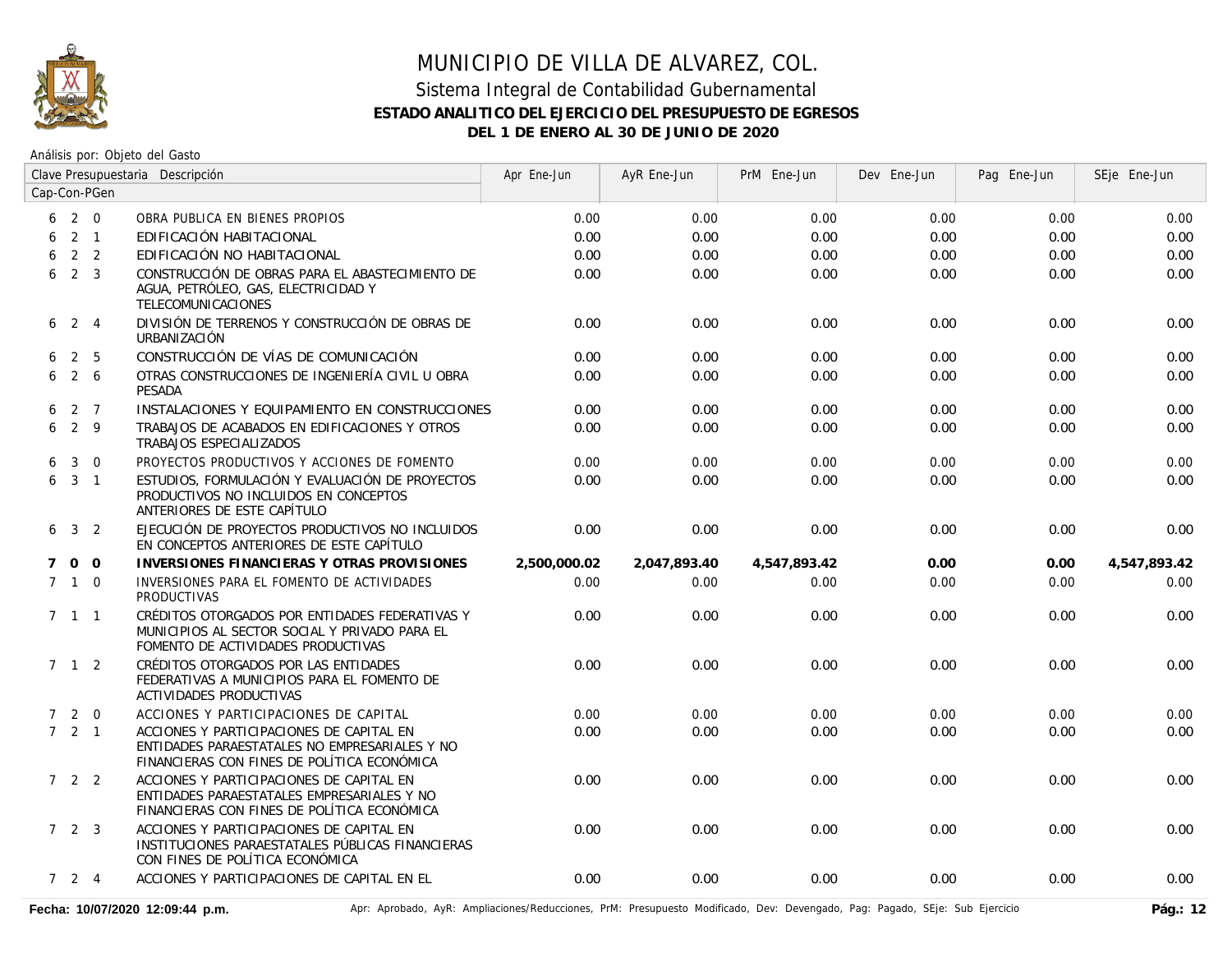

#### Sistema Integral de Contabilidad Gubernamental **ESTADO ANALITICO DEL EJERCICIO DEL PRESUPUESTO DE EGRESOS DEL 1 DE ENERO AL 30 DE JUNIO DE 2020**

| Clave Presupuestaria Descripción<br>Cap-Con-PGen |                     |                |                                                                                                                          | Apr Ene-Jun | AyR Ene-Jun | PrM Ene-Jun | Dev Ene-Jun | Pag Ene-Jun | SEje Ene-Jun |
|--------------------------------------------------|---------------------|----------------|--------------------------------------------------------------------------------------------------------------------------|-------------|-------------|-------------|-------------|-------------|--------------|
|                                                  |                     |                |                                                                                                                          |             |             |             |             |             |              |
|                                                  |                     |                | SECTOR PRIVADO CON FINES DE POLÍTICA ECONÓMICA                                                                           |             |             |             |             |             |              |
|                                                  | 725                 |                | ACCIONES Y PARTICIPACIONES DE CAPITAL EN<br>ORGANISMOS INTERNACIONALES CON FINES DE<br>POLÍTICA ECONÓMICA                | 0.00        | 0.00        | 0.00        | 0.00        | 0.00        | 0.00         |
|                                                  | 726                 |                | ACCIONES Y PARTICIPACIONES DE CAPITAL EN EL<br>SECTOR EXTERNO CON FINES DE POLÍTICA ECONÓMICA                            | 0.00        | 0.00        | 0.00        | 0.00        | 0.00        | 0.00         |
|                                                  | 7 2 7               |                | ACCIONES Y PARTICIPACIONES DE CAPITAL EN EL<br>SECTOR PÚBLICO CON FINES DE GESTIÓN DE LIQUIDEZ                           | 0.00        | 0.00        | 0.00        | 0.00        | 0.00        | 0.00         |
|                                                  | 7 2 8               |                | ACCIONES Y PARTICIPACIONES DE CAPITAL EN EL<br>SECTOR PRIVADO CON FINES DE GESTIÓN DE LIQUIDEZ                           | 0.00        | 0.00        | 0.00        | 0.00        | 0.00        | 0.00         |
|                                                  | 7 2 9               |                | ACCIONES Y PARTICIPACIONES DE CAPITAL EN EL<br>SECTOR EXTERNO CON FINES DE GESTIÓN DE LIQUIDEZ                           | 0.00        | 0.00        | 0.00        | 0.00        | 0.00        | 0.00         |
| $7^{\circ}$                                      | $\mathbf{3}$        | $\Omega$       | COMPRA DE TITULOS Y VALORES                                                                                              | 0.00        | 0.00        | 0.00        | 0.00        | 0.00        | 0.00         |
| $7^{\circ}$                                      |                     | $3 \quad 1$    | <b>BONOS</b>                                                                                                             | 0.00        | 0.00        | 0.00        | 0.00        | 0.00        | 0.00         |
|                                                  | $7 \quad 3 \quad 2$ |                | VALORES REPRESENTATIVOS DE DEUDA ADQUIRIDOS<br>CON FINES DE POLÍTICA ECONÓMICA                                           | 0.00        | 0.00        | 0.00        | 0.00        | 0.00        | 0.00         |
|                                                  | $7 \quad 3 \quad 3$ |                | VALORES REPRESENTATIVOS DE DEUDA ADQUIRIDOS<br>CON FINES DE GESTIÓN DE LIQUIDEZ                                          | 0.00        | 0.00        | 0.00        | 0.00        | 0.00        | 0.00         |
|                                                  | 7 <sup>3</sup>      | $\overline{4}$ | OBLIGACIONES NEGOCIABLES ADQUIRIDAS CON FINES DE<br>POLÍTICA ECONÓMICA                                                   | 0.00        | 0.00        | 0.00        | 0.00        | 0.00        | 0.00         |
|                                                  | $7 \quad 3 \quad 5$ |                | OBLIGACIONES NEGOCIABLES ADOUIRIDAS CON FINES DE<br>GESTIÓN DE LIQUIDEZ                                                  | 0.00        | 0.00        | 0.00        | 0.00        | 0.00        | 0.00         |
| $7^{\circ}$                                      | $\mathbf{3}$        | - 9            | OTROS VALORES                                                                                                            | 0.00        | 0.00        | 0.00        | 0.00        | 0.00        | 0.00         |
| $7^{\circ}$                                      |                     | 4 0            | <b>CONCESION DE PRESTAMOS</b>                                                                                            | 0.00        | 0.00        | 0.00        | 0.00        | 0.00        | 0.00         |
|                                                  | 741                 |                | CONCESIÓN DE PRÉSTAMOS A ENTIDADES<br>PARAESTATALES NO EMPRESARIALES Y NO FINANCIERAS<br>CON FINES DE POLÍTICA ECONÓMICA | 0.00        | 0.00        | 0.00        | 0.00        | 0.00        | 0.00         |
| $7^{\circ}$                                      |                     | 4 2            | CONCESIÓN DE PRÉSTAMOS A ENTIDADES<br>PARAESTATALES EMPRESARIALES Y NO FINANCIERAS<br>CON FINES DE POLÍTICA ECONÓMICA    | 0.00        | 0.00        | 0.00        | 0.00        | 0.00        | 0.00         |
|                                                  | $7\quad 4\quad 3$   |                | CONCESIÓN DE PRÉSTAMOS A INSTITUCIONES<br>PARAESTATALES PÚBLICAS FINANCIERAS CON FINES DE<br>POLÍTICA ECONÓMICA          | 0.00        | 0.00        | 0.00        | 0.00        | 0.00        | 0.00         |
| $7^{\circ}$                                      | $\overline{4}$      | $\overline{4}$ | CONCESIÓN DE PRÉSTAMOS A ENTIDADES FEDERATIVAS<br>Y MUNICIPIOS CON FINES DE POLÍTICA ECONÓMICA                           | 0.00        | 0.00        | 0.00        | 0.00        | 0.00        | 0.00         |
|                                                  | 7 4 5               |                | CONCESIÓN DE PRÉSTAMOS AL SECTOR PRIVADO CON<br>FINES DE POLÍTICA ECONÓMICA                                              | 0.00        | 0.00        | 0.00        | 0.00        | 0.00        | 0.00         |
|                                                  | 7 4 6               |                | CONCESIÓN DE PRÉSTAMOS AL SECTOR EXTERNO CON<br>FINES DE POLÍTICA ECONÓMICA                                              | 0.00        | 0.00        | 0.00        | 0.00        | 0.00        | 0.00         |
|                                                  | 7 4 7               |                | CONCESIÓN DE PRÉSTAMOS AL SECTOR PÚBLICO CON                                                                             | 0.00        | 0.00        | 0.00        | 0.00        | 0.00        | 0.00         |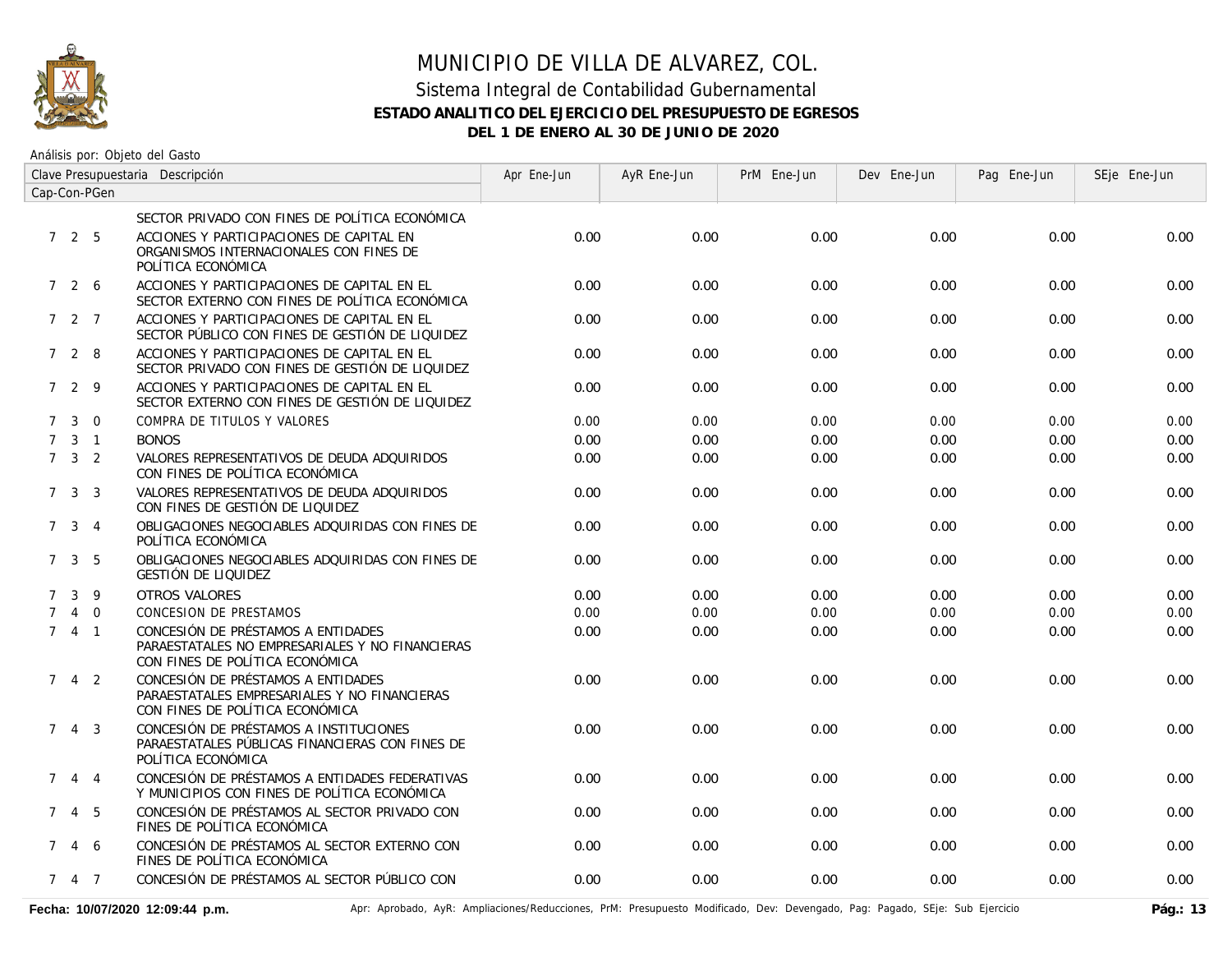

#### Sistema Integral de Contabilidad Gubernamental **ESTADO ANALITICO DEL EJERCICIO DEL PRESUPUESTO DE EGRESOS DEL 1 DE ENERO AL 30 DE JUNIO DE 2020**

| Clave Presupuestaria Descripción |                   |                |                                                                              | Apr Ene-Jun  | AyR Ene-Jun  | PrM Ene-Jun  | Dev Ene-Jun | Pag Ene-Jun | SEje Ene-Jun |
|----------------------------------|-------------------|----------------|------------------------------------------------------------------------------|--------------|--------------|--------------|-------------|-------------|--------------|
|                                  | Cap-Con-PGen      |                |                                                                              |              |              |              |             |             |              |
|                                  |                   |                | FINES DE GESTIÓN DE LIQUIDEZ                                                 |              |              |              |             |             |              |
| $7^{\circ}$                      | $\overline{4}$    | 8              | CONCESIÓN DE PRÉSTAMOS AL SECTOR PRIVADO CON<br>FINES DE GESTIÓN DE LIQUIDEZ | 0.00         | 0.00         | 0.00         | 0.00        | 0.00        | 0.00         |
| $7^{\circ}$                      | $\overline{4}$    | 9              | CONCESIÓN DE PRÉSTAMOS AL SECTOR EXTERNO CON<br>FINES DE GESTIÓN DE LIQUIDEZ | 0.00         | 0.00         | 0.00         | 0.00        | 0.00        | 0.00         |
|                                  | 750               |                | INVERSIONES EN FIDEICOMISOS, MANDATOS Y OTROS<br>ANALOGOS                    | 0.00         | 0.00         | 0.00         | 0.00        | 0.00        | 0.00         |
|                                  | $7\quad 5\quad 1$ |                | INVERSIONES EN FIDEICOMISOS DEL PODER EJECUTIVO                              | 0.00         | 0.00         | 0.00         | 0.00        | 0.00        | 0.00         |
| $7^{\circ}$                      | 5                 | 2              | INVERSIONES EN FIDEICOMISOS DEL PODER LEGISLATIVO                            | 0.00         | 0.00         | 0.00         | 0.00        | 0.00        | 0.00         |
| $\overline{7}$                   | -5                | $\overline{3}$ | INVERSIONES EN FIDEICOMISOS DEL PODER JUDICIAL                               | 0.00         | 0.00         | 0.00         | 0.00        | 0.00        | 0.00         |
|                                  | $7\quad 5\quad 4$ |                | INVERSIONES EN FIDEICOMISOS PÚBLICOS NO<br>EMPRESARIALES Y NO FINANCIEROS    | 0.00         | 0.00         | 0.00         | 0.00        | 0.00        | 0.00         |
|                                  | 7 5               | -5             | INVERSIONES EN FIDEICOMISOS PÚBLICOS<br>EMPRESARIALES Y NO FINANCIEROS       | 0.00         | 0.00         | 0.00         | 0.00        | 0.00        | 0.00         |
| $7^{\circ}$                      | 5                 | 6              | INVERSIONES EN FIDEICOMISOS PÚBLICOS FINANCIEROS                             | 0.00         | 0.00         | 0.00         | 0.00        | 0.00        | 0.00         |
|                                  | 7 5               | $\overline{7}$ | INVERSIONES EN FIDEICOMISOS DE ENTIDADES<br><b>FEDERATIVAS</b>               | 0.00         | 0.00         | 0.00         | 0.00        | 0.00        | 0.00         |
| $7^{\circ}$                      | 5                 | 8              | INVERSIONES EN FIDEICOMISOS DE MUNICIPIOS                                    | 0.00         | 0.00         | 0.00         | 0.00        | 0.00        | 0.00         |
| $\overline{7}$                   | 5                 | 9              | OTRAS INVERSIONES EN FIDEICOMISOS                                            | 0.00         | 0.00         | 0.00         | 0.00        | 0.00        | 0.00         |
| $7^{\circ}$                      | 6                 | $\Omega$       | OTRAS INVERSIONES FINANCIERAS                                                | 0.00         | 0.00         | 0.00         | 0.00        | 0.00        | 0.00         |
| $7^{\circ}$                      | 6                 | $\overline{1}$ | DEPÓSITOS A LARGO PLAZO EN MONEDA NACIONAL                                   | 0.00         | 0.00         | 0.00         | 0.00        | 0.00        | 0.00         |
| $7^{\circ}$                      | 6                 | 2              | DEPÓSITOS A LARGO PLAZO EN MONEDA EXTRANJERA                                 | 0.00         | 0.00         | 0.00         | 0.00        | 0.00        | 0.00         |
|                                  | 790               |                | PROVISIONES PARA CONTINGENCIAS Y OTRAS<br>EROGACIONES ESPECIALES             | 2,500,000.02 | 2.047.893.40 | 4,547,893.42 | 0.00        | 0.00        | 4,547,893.42 |
|                                  | 7 9 1             |                | CONTINGENCIAS POR FENÓMENOS NATURALES                                        | 0.00         | 0.00         | 0.00         | 0.00        | 0.00        | 0.00         |
| $\overline{7}$                   | 9                 | 2              | CONTINGENCIAS SOCIOECONÓMICAS                                                | 2,500,000.02 | 2,047,893.40 | 4,547,893.42 | 0.00        | 0.00        | 4,547,893.42 |
| $\overline{7}$                   | 9                 | -9             | OTRAS EROGACIONES ESPECIALES                                                 | 0.00         | 0.00         | 0.00         | 0.00        | 0.00        | 0.00         |
| 8                                |                   | $0\quad 0$     | PARTICIPACIONES Y APORTACIONES                                               | 0.00         | 0.00         | 0.00         | 0.00        | 0.00        | 0.00         |
| 8                                | $\overline{1}$    | $\Omega$       | <b>PARTICIPACIONES</b>                                                       | 0.00         | 0.00         | 0.00         | 0.00        | 0.00        | 0.00         |
| 8                                | $1 \quad 1$       |                | FONDO GENERAL DE PARTICIPACIONES                                             | 0.00         | 0.00         | 0.00         | 0.00        | 0.00        | 0.00         |
| 8                                | $1\quad 2$        |                | FONDO DE FOMENTO MUNICIPAL                                                   | 0.00         | 0.00         | 0.00         | 0.00        | 0.00        | 0.00         |
| 8                                | $1 \quad 3$       |                | PARTICIPACIONES DE LAS ENTIDADES FEDERATIVAS A<br>LOS MUNICIPIOS             | 0.00         | 0.00         | 0.00         | 0.00        | 0.00        | 0.00         |
|                                  | 8 1 4             |                | OTROS CONCEPTOS PARTICIPABLES DE LA FEDERACIÓN<br>A ENTIDADES FEDERATIVAS    | 0.00         | 0.00         | 0.00         | 0.00        | 0.00        | 0.00         |
|                                  | 8 1 5             |                | OTROS CONCEPTOS PARTICIPABLES DE LA FEDERACIÓN<br>A MUNICIPIOS               | 0.00         | 0.00         | 0.00         | 0.00        | 0.00        | 0.00         |
|                                  | 8 1 6             |                | CONVENIOS DE COLABORACIÓN ADMINISTRATIVA                                     | 0.00         | 0.00         | 0.00         | 0.00        | 0.00        | 0.00         |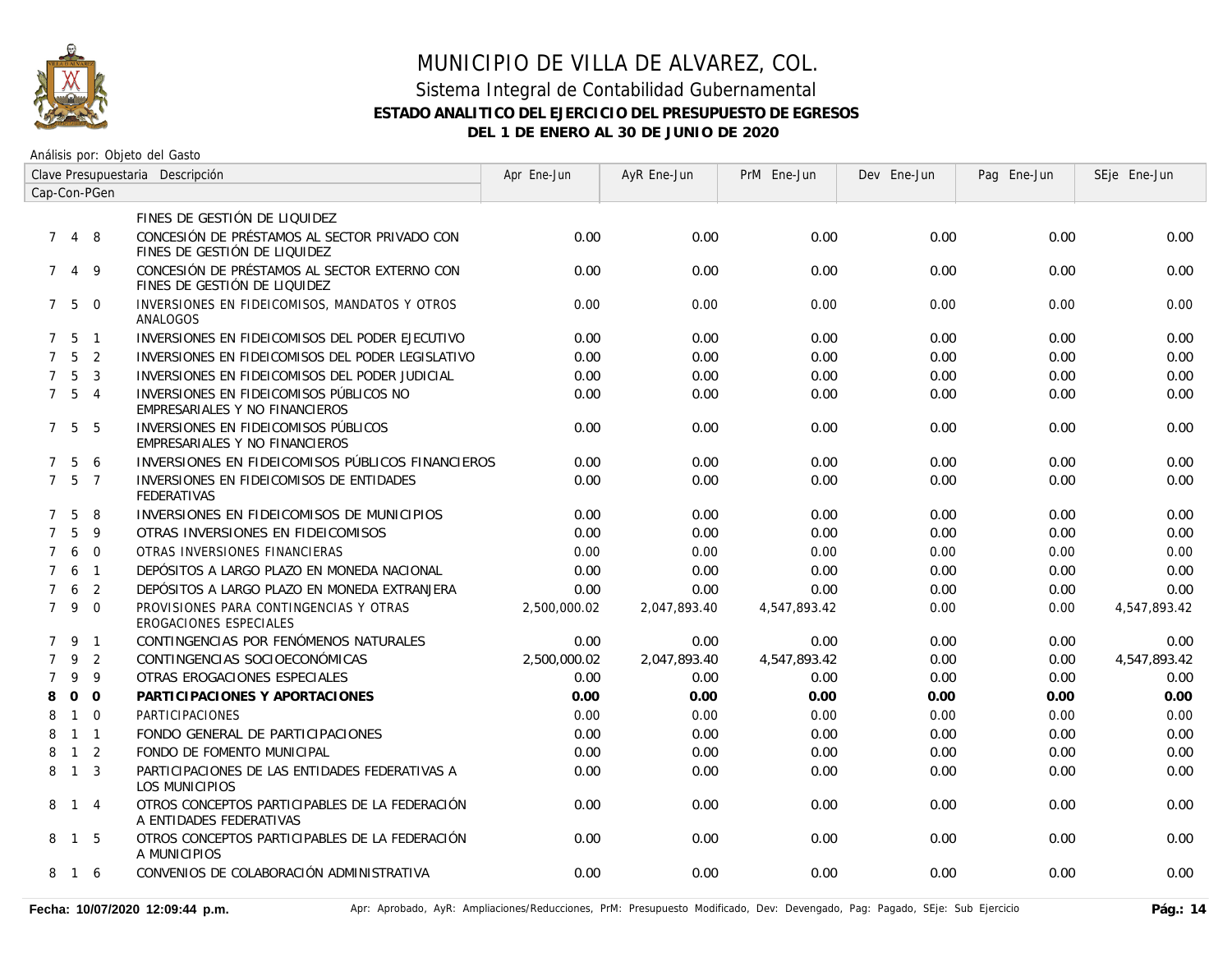

## MUNICIPIO DE VILLA DE ALVAREZ, COL. Sistema Integral de Contabilidad Gubernamental **ESTADO ANALITICO DEL EJERCICIO DEL PRESUPUESTO DE EGRESOS**

**DEL 1 DE ENERO AL 30 DE JUNIO DE 2020**

| Clave Presupuestaria Descripción |                |                |                                                                                                             | Apr Ene-Jun   | AyR Ene-Jun | PrM Ene-Jun   | Dev Ene-Jun   | Pag Ene-Jun   | SEje Ene-Jun |
|----------------------------------|----------------|----------------|-------------------------------------------------------------------------------------------------------------|---------------|-------------|---------------|---------------|---------------|--------------|
| Cap-Con-PGen                     |                |                |                                                                                                             |               |             |               |               |               |              |
| 8                                | $3 \quad 0$    |                | APORTACIONES                                                                                                | 0.00          | 0.00        | 0.00          | 0.00          | 0.00          | 0.00         |
| 8                                | $3 \quad 1$    |                | APORTACIONES DE LA FEDERACIÓN A LAS ENTIDADES<br><b>FEDERATIVAS</b>                                         | 0.00          | 0.00        | 0.00          | 0.00          | 0.00          | 0.00         |
| 8                                | 3              | 2              | APORTACIONES DE LA FEDERACIÓN A MUNICIPIOS                                                                  | 0.00          | 0.00        | 0.00          | 0.00          | 0.00          | 0.00         |
| 8                                | 3 <sup>3</sup> |                | APORTACIONES DE LAS ENTIDADES FEDERATIVAS A LOS<br><b>MUNICIPIOS</b>                                        | 0.00          | 0.00        | 0.00          | 0.00          | 0.00          | 0.00         |
| 8                                |                | $3 \quad 4$    | APORTACIONES PREVISTAS EN LEYES Y DECRETOS AL<br>SISTEMA DE PROTECCIÓN SOCIAL                               | 0.00          | 0.00        | 0.00          | 0.00          | 0.00          | 0.00         |
| 8                                | 3 <sub>5</sub> |                | APORTACIONES PREVISTAS EN LEYES Y DECRETOS<br>COMPENSATORIAS A ENTIDADES FEDERATIVAS Y<br><b>MUNICIPIOS</b> | 0.00          | 0.00        | 0.00          | 0.00          | 0.00          | 0.00         |
| 8                                | 5              | $\overline{0}$ | <b>CONVENIOS</b>                                                                                            | 0.00          | 0.00        | 0.00          | 0.00          | 0.00          | 0.00         |
| 8                                |                | 5 <sub>1</sub> | CONVENIOS DE REASIGNACIÓN                                                                                   | 0.00          | 0.00        | 0.00          | 0.00          | 0.00          | 0.00         |
| 8                                | 5              | 2              | CONVENIOS DE DESCENTRALIZACIÓN                                                                              | 0.00          | 0.00        | 0.00          | 0.00          | 0.00          | 0.00         |
| 8                                | 5              | $\overline{3}$ | <b>OTROS CONVENIOS</b>                                                                                      | 0.00          | 0.00        | 0.00          | 0.00          | 0.00          | 0.00         |
| 9                                | $0\quad 0$     |                | <b>DEUDA PUBLICA</b>                                                                                        | 15,200,606.23 | 156,061.71  | 15,356,667.94 | 13,916,748.24 | 13,916,748.24 | 1,439,919.70 |
| 9                                |                | $1 \quad 0$    | AMORTIZACION DE LA DEUDA PUBLICA                                                                            | 11,214,745.73 | 6,277.67    | 11,221,023.40 | 11,218,715.07 | 11,218,715.07 | 2,308.33     |
|                                  | 9 1 1          |                | AMORTIZACIÓN DE LA DEUDA INTERNA CON<br>INSTITUCIONES DE CRÉDITO                                            | 11,214,745.73 | 6.277.67    | 11,221,023.40 | 11,218,715.07 | 11.218.715.07 | 2,308.33     |
|                                  | $9 \t1 \t2$    |                | AMORTIZACIÓN DE LA DEUDA INTERNA POR EMISIÓN DE<br>TÍTULOS Y VALORES                                        | 0.00          | 0.00        | 0.00          | 0.00          | 0.00          | 0.00         |
|                                  | 9 1 3          |                | AMORTIZACIÓN DE ARRENDAMIENTOS FINANCIEROS<br><b>NACIONALES</b>                                             | 0.00          | 0.00        | 0.00          | 0.00          | 0.00          | 0.00         |
|                                  | 9 1 4          |                | AMORTIZACIÓN DE LA DEUDA EXTERNA CON<br>INSTITUCIONES DE CRÉDITO                                            | 0.00          | 0.00        | 0.00          | 0.00          | 0.00          | 0.00         |
|                                  | 9 1 5          |                | AMORTIZACIÓN DE DEUDA EXTERNA CON ORGANISMOS<br>FINANCIEROS INTERNACIONALES                                 | 0.00          | 0.00        | 0.00          | 0.00          | 0.00          | 0.00         |
|                                  | $1\quad6$      |                | AMORTIZACIÓN DE LA DEUDA BILATERAL                                                                          | 0.00          | 0.00        | 0.00          | 0.00          | 0.00          | 0.00         |
|                                  | 9 1 7          |                | AMORTIZACIÓN DE LA DEUDA EXTERNA POR EMISIÓN DE<br>TÍTULOS Y VALORES                                        | 0.00          | 0.00        | 0.00          | 0.00          | 0.00          | 0.00         |
|                                  | 9 1 8          |                | AMORTIZACIÓN DE ARRENDAMIENTOS FINANCIEROS<br>INTERNACIONALES                                               | 0.00          | 0.00        | 0.00          | 0.00          | 0.00          | 0.00         |
| 9                                |                | $2 \quad 0$    | INTERESES DE LA DEUDA PUBLICA                                                                               | 3,235,860.50  | 149,784.04  | 3,385,644.54  | 2,698,033.17  | 2,698,033.17  | 687,611.37   |
|                                  | $9$ 2 1        |                | INTERESES DE LA DEUDA INTERNA CON INSTITUCIONES<br>DE CRÉDITO                                               | 3,235,860.50  | 149,784.04  | 3,385,644.54  | 2,698,033.17  | 2,698,033.17  | 687,611.37   |
|                                  | 9 2 2          |                | INTERESES DERIVADOS DE LA COLOCACIÓN DE TÍTULOS Y<br>VALORES                                                | 0.00          | 0.00        | 0.00          | 0.00          | 0.00          | 0.00         |
|                                  | 9 2 3          |                | INTERESES POR ARRENDAMIENTOS FINANCIEROS<br><b>NACIONALES</b>                                               | 0.00          | 0.00        | 0.00          | 0.00          | 0.00          | 0.00         |